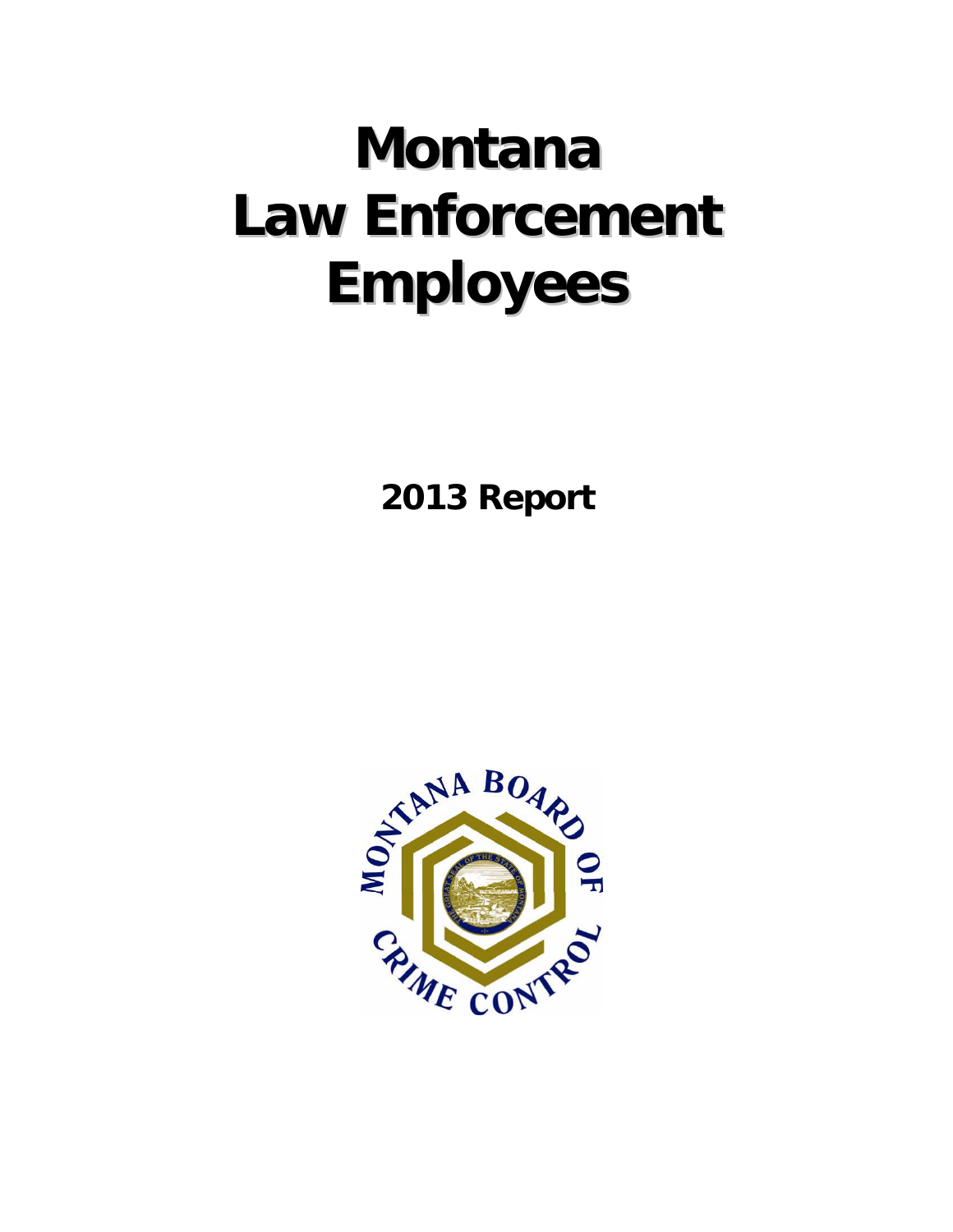# **Montana Law Enforcement Employees**

# **2013 Report**

Published by the Montana Board of Crime Control Statistical Analysis Center

Laura Obert, Chair Brooke Marshall, Executive Director

This report was compiled by the Montana Board of Crime Control Statistical Analysis Center:

Kathy Ruppert, Data Manager

## **Published:**

August 2014

Montana Board of Crime Control 5 S Last Chance Gulch Helena, MT 59620-1408 (406) 444-3604 Fax: (406) 444-4722 TTY: (406) 444-7099

ALTERNATIVE FORMATS OF THIS DOCUMENT WILL BE PROVIDED UPON REQUEST. PERSONS WITH DISABILITIES WHO REQUIRE THIS MATERIAL IN ANOTHER FORMAT SHOULD CONTACT THE MONTANA BOARD OF CRIME CONTROL AT THE FOLLOWING ADDRESS: 5 S LAST CHANCE GULCH, HELENA, MT 59620 Phone: 406-444-3604; Fax: 406-444-4722; TTY: 406-444-7099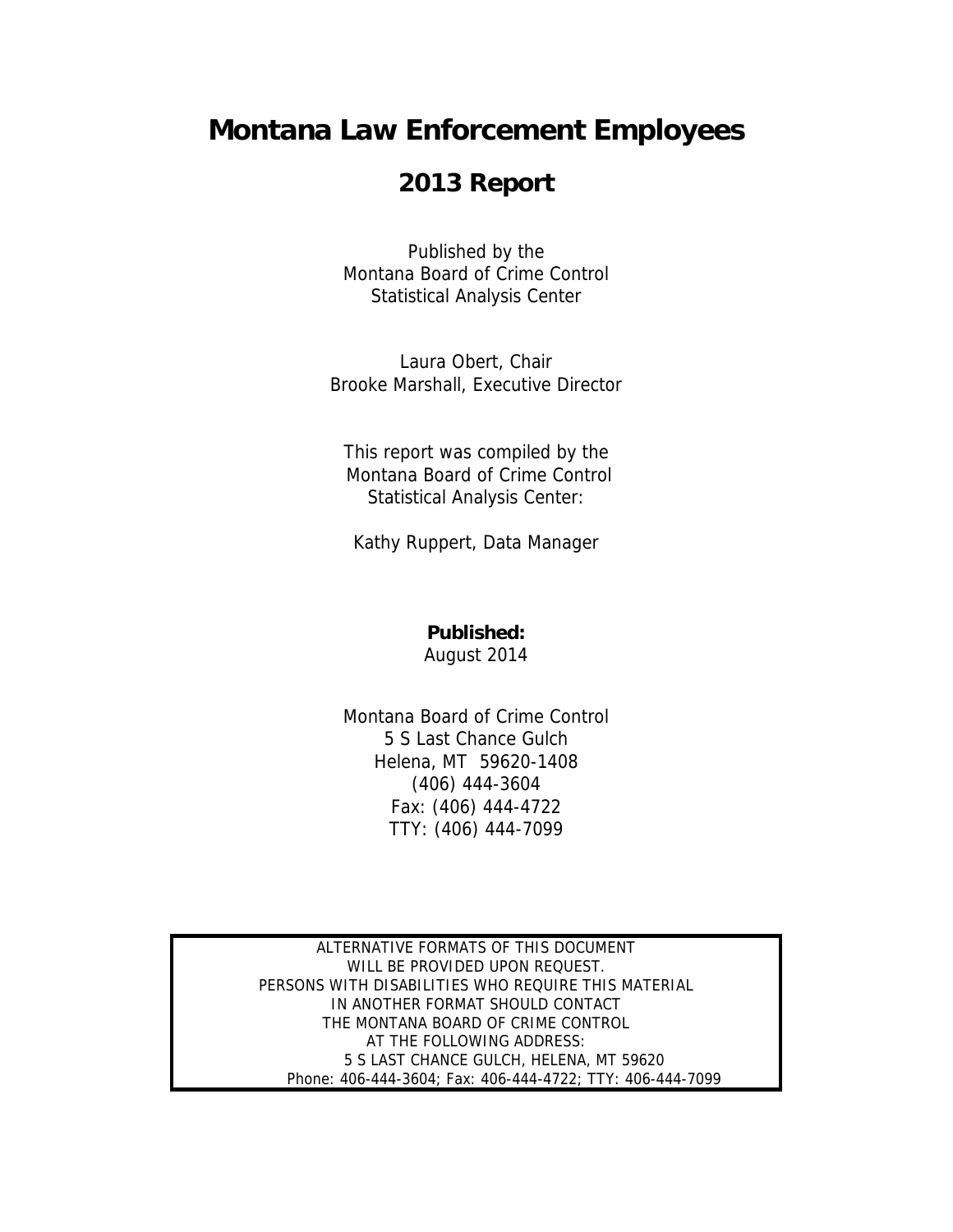# **TABLE OF CONTENTS**

| Sheriff's Office & Police Department 10 Year Trends14 |
|-------------------------------------------------------|
|                                                       |
|                                                       |
|                                                       |
|                                                       |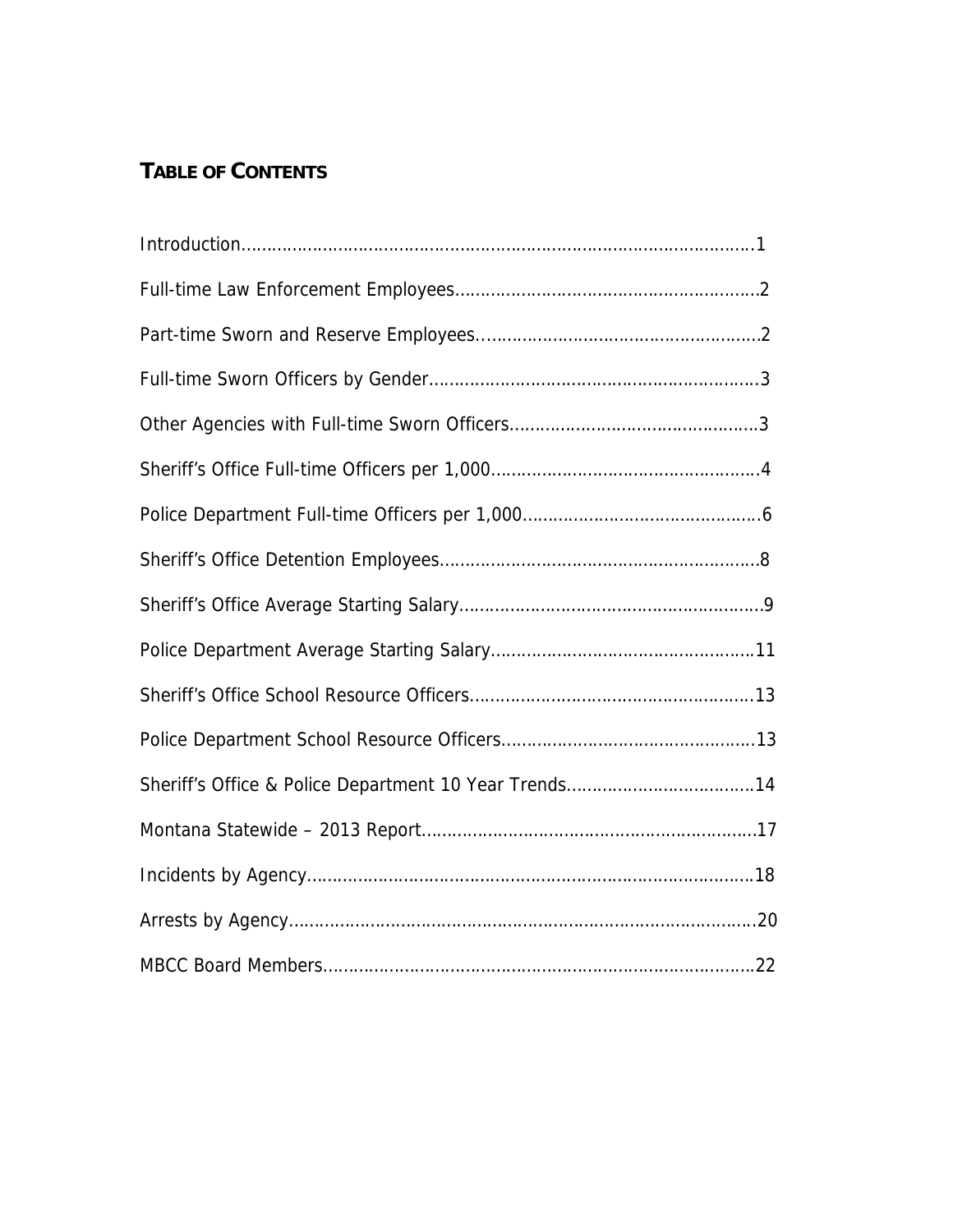# **2013 LAW ENFORCEMENT EMPLOYEES**

 The Montana Board of Crime Control (MBCC) conducts an annual employee survey of the state's law enforcement agencies. The survey is used to determine the number and type of personnel employed by Montana law enforcement agencies as of October 31 of that year.

 The law enforcement agencies include police departments, county sheriffs' offices, state agencies whose employees have the power of arrest, university police, and airport security. Federal employees working in Montana i.e., Federal Bureau of Investigation, Drug Enforcement Administration, and Border Patrol are not included in the survey.

 A total of 100 out of 110 police departments and sheriff's offices responded to the 2013 survey. MBCC would not be able to present this information if it weren't for the cooperation of these law enforcement agencies. The effort and time that went into completing the survey are greatly appreciated.

 Sworn officers are those with the power to make arrests. A sworn officer may be either a staff or line officer. Staff officer functions are primarily administrative, while a line officer mainly provides direct services. Civilian employees in sheriffs' offices and police departments typically include the detention officers, dispatchers, records employees, and office staff. They do not have powers of arrest. Part-time law enforcement officers have the same powers as full-time officers. Reserve employees are part-time volunteer members of a law enforcement agency. The appointing authority has control of a reserve officer's scope of authority.

 An estimated total population of 906,064 for 2013 was used to calculate the statewide rate per capita. This population includes police departments and county sheriffs' offices. The United States Department of Justice, Federal Bureau of Investigation, provides this estimated population. An additional 14,153 was used to account for Montana State University students. Family members of students living in university housing are included.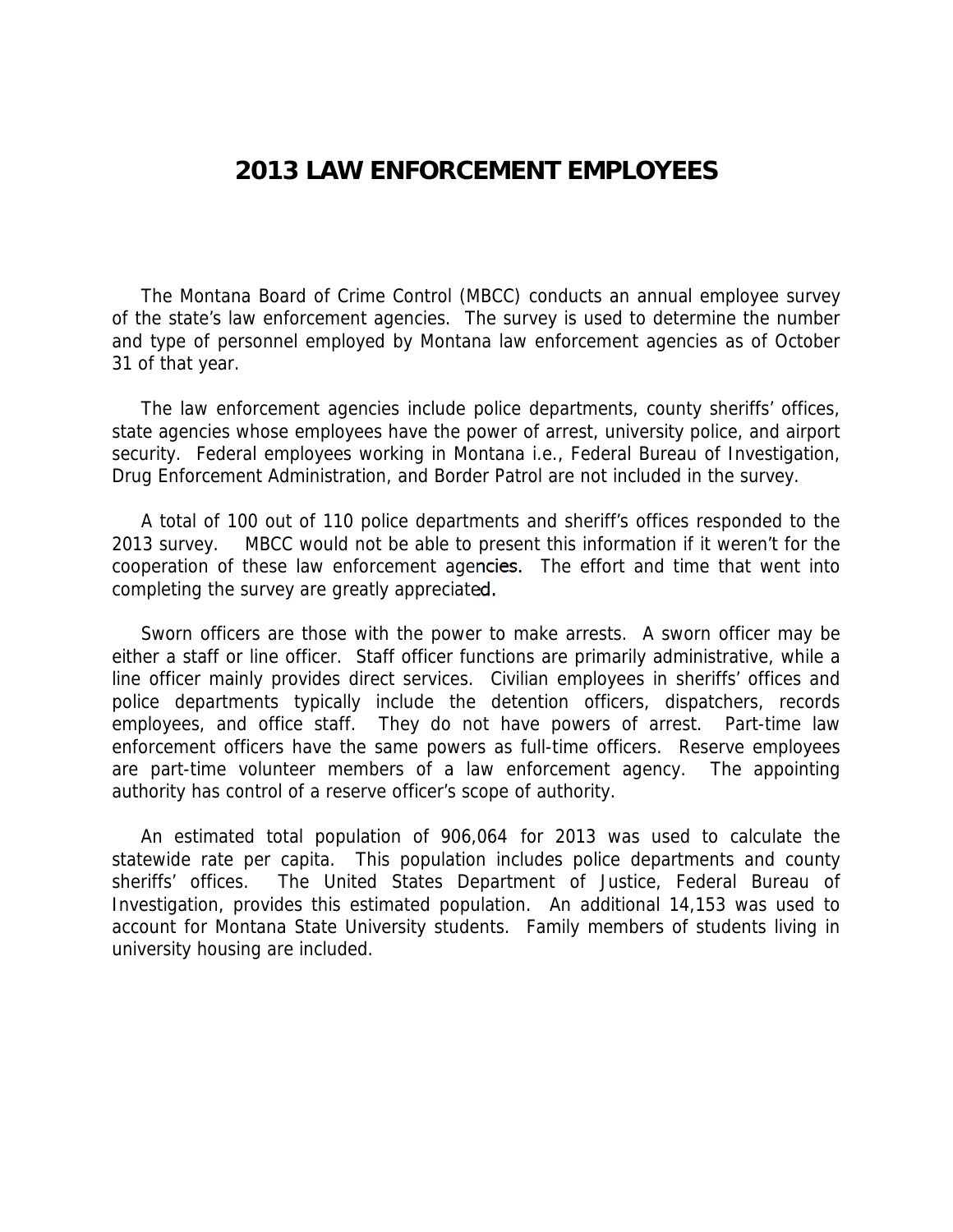| <b>Full-time Law Enforcement Employees</b>                       |                                     |                                  |                                     |                                            |  |  |  |
|------------------------------------------------------------------|-------------------------------------|----------------------------------|-------------------------------------|--------------------------------------------|--|--|--|
| Agency                                                           | <b>Number of</b><br><b>Agencies</b> | <b>Sworn</b><br><b>Employees</b> | <b>Civilian</b><br><b>Employees</b> | <b>Total Full-time</b><br><b>Employees</b> |  |  |  |
| <b>Sheriff's Offices</b>                                         | 51                                  | 679                              | 614                                 | 1,293                                      |  |  |  |
| <b>Police Departments *</b>                                      | 49                                  | 745                              | 181                                 | 926                                        |  |  |  |
| <b>Total Sheriff's Office &amp;</b><br><b>Police Departments</b> | 100                                 | 1,424                            | 795                                 | 2,219                                      |  |  |  |
|                                                                  |                                     |                                  |                                     |                                            |  |  |  |
| Airport Security                                                 | $\overline{2}$                      | 15                               | 0                                   | 15                                         |  |  |  |
| <b>State Agencies</b>                                            | 3                                   | 304                              | 112                                 | 416                                        |  |  |  |
| <b>University Security</b>                                       | 1                                   | 18                               | 6                                   | 24                                         |  |  |  |
| Total, Other Agencies                                            | 6                                   | 337                              | 118                                 | 455                                        |  |  |  |
|                                                                  |                                     |                                  |                                     |                                            |  |  |  |
| <b>Statewide Totals</b>                                          | 106                                 | 1,761                            | 913                                 | 2,674                                      |  |  |  |

\* Police Departments does not include 1 University. See University Security.

| <b>Part-time Sworn and Reserve Employees</b>                      |                                   |                                           |  |  |  |
|-------------------------------------------------------------------|-----------------------------------|-------------------------------------------|--|--|--|
| Agency                                                            | <b>Reserve</b><br><b>Officers</b> | <b>Part-time</b><br><b>Sworn Officers</b> |  |  |  |
| <b>Sheriff's Offices</b>                                          | 293                               | 20                                        |  |  |  |
| <b>Total Agencies</b>                                             | 37                                | 12                                        |  |  |  |
|                                                                   |                                   |                                           |  |  |  |
| Police Departments *                                              | 51                                | 24                                        |  |  |  |
| <b>Total Agencies</b>                                             | 19                                | 10                                        |  |  |  |
|                                                                   |                                   |                                           |  |  |  |
| <b>Total Sheriff's Offices &amp;</b><br><b>Police Departments</b> | 344                               | 44                                        |  |  |  |
| <b>Total Agencies</b>                                             | 56                                | 22                                        |  |  |  |

\* Police Departments includes 1 University.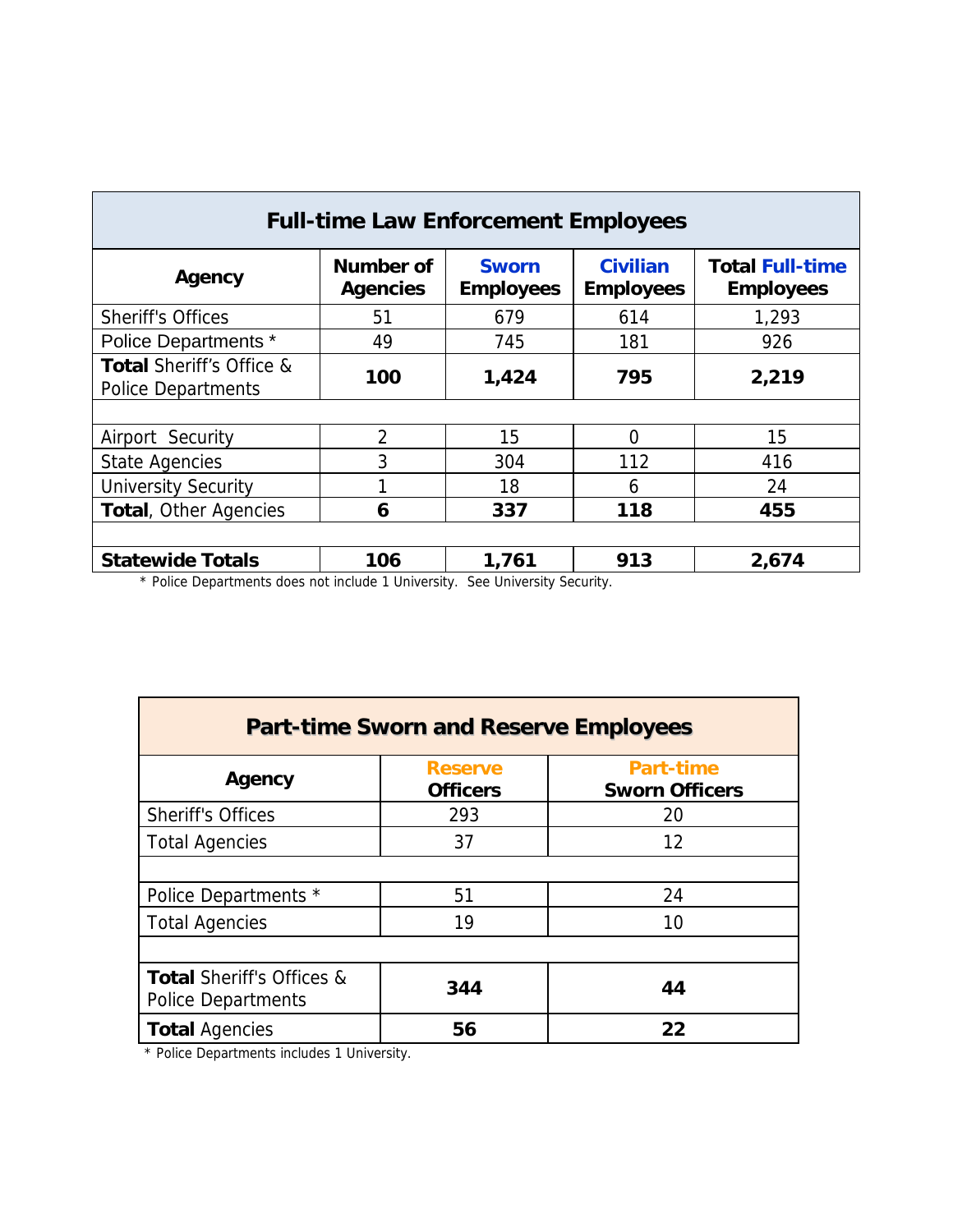| <b>Full-time Sworn Officers by Gender</b> |                                   |       |                                                      |       |  |  |  |  |
|-------------------------------------------|-----------------------------------|-------|------------------------------------------------------|-------|--|--|--|--|
| Agency                                    | Number of<br><b>Male Officers</b> | ℅     | <b>Number of</b><br><b>Female</b><br><b>Officers</b> | $\%$  |  |  |  |  |
| <b>Sheriff's Offices</b>                  | 643                               | 94.7% | 36                                                   | 5.3%  |  |  |  |  |
| Police Departments *                      | 690                               | 92.6% | 55                                                   | 7.4%  |  |  |  |  |
| <b>Subtotal</b>                           | 1,333                             | 94.4% | 91                                                   | 5.6%  |  |  |  |  |
| <b>Airport Security</b>                   | 15                                | 100%  | 0                                                    | $0\%$ |  |  |  |  |
| <b>State Agencies</b>                     | 283                               | 93.1% | 21                                                   | 6.9%  |  |  |  |  |
| <b>University Security</b>                | 14                                | 77.8% | 4                                                    | 22.2% |  |  |  |  |
| <b>Totals</b>                             | 1,645                             | 93.4% | 116                                                  | 6.6%  |  |  |  |  |

\* Police Departments does not include 1 University. See University Security.

| <b>Other Agencies with Full-time Sworn Officers</b> |                                    |                                      |  |  |  |  |
|-----------------------------------------------------|------------------------------------|--------------------------------------|--|--|--|--|
| <b>State Agencies</b>                               | Number of<br><b>Sworn Officers</b> | <b>Number of</b><br><b>Civilians</b> |  |  |  |  |
| Division of Criminal Investigation, DOJ             | 55                                 | 55                                   |  |  |  |  |
| Gambling Investigation Bureau, DOJ                  | 18                                 | 6                                    |  |  |  |  |
| Highway Patrol Division, DOJ                        | 231                                | 51                                   |  |  |  |  |
| <b>Total 3 Agencies</b>                             | 304                                | 112                                  |  |  |  |  |
|                                                     |                                    |                                      |  |  |  |  |
| <b>University</b>                                   |                                    |                                      |  |  |  |  |
| Montana State University Police Department          | 18                                 | 4                                    |  |  |  |  |
| <b>Total 1 Agency</b>                               | 18                                 | 4                                    |  |  |  |  |
|                                                     |                                    |                                      |  |  |  |  |
| <b>Airports</b>                                     |                                    |                                      |  |  |  |  |
| Gallatin Airport Authority Department of            | 7                                  | O                                    |  |  |  |  |
| <b>Public Safety</b>                                |                                    |                                      |  |  |  |  |
| Missoula County Airport Authority                   | 8                                  | O                                    |  |  |  |  |
| <b>Total 2 Agencies</b>                             | 15                                 | 0                                    |  |  |  |  |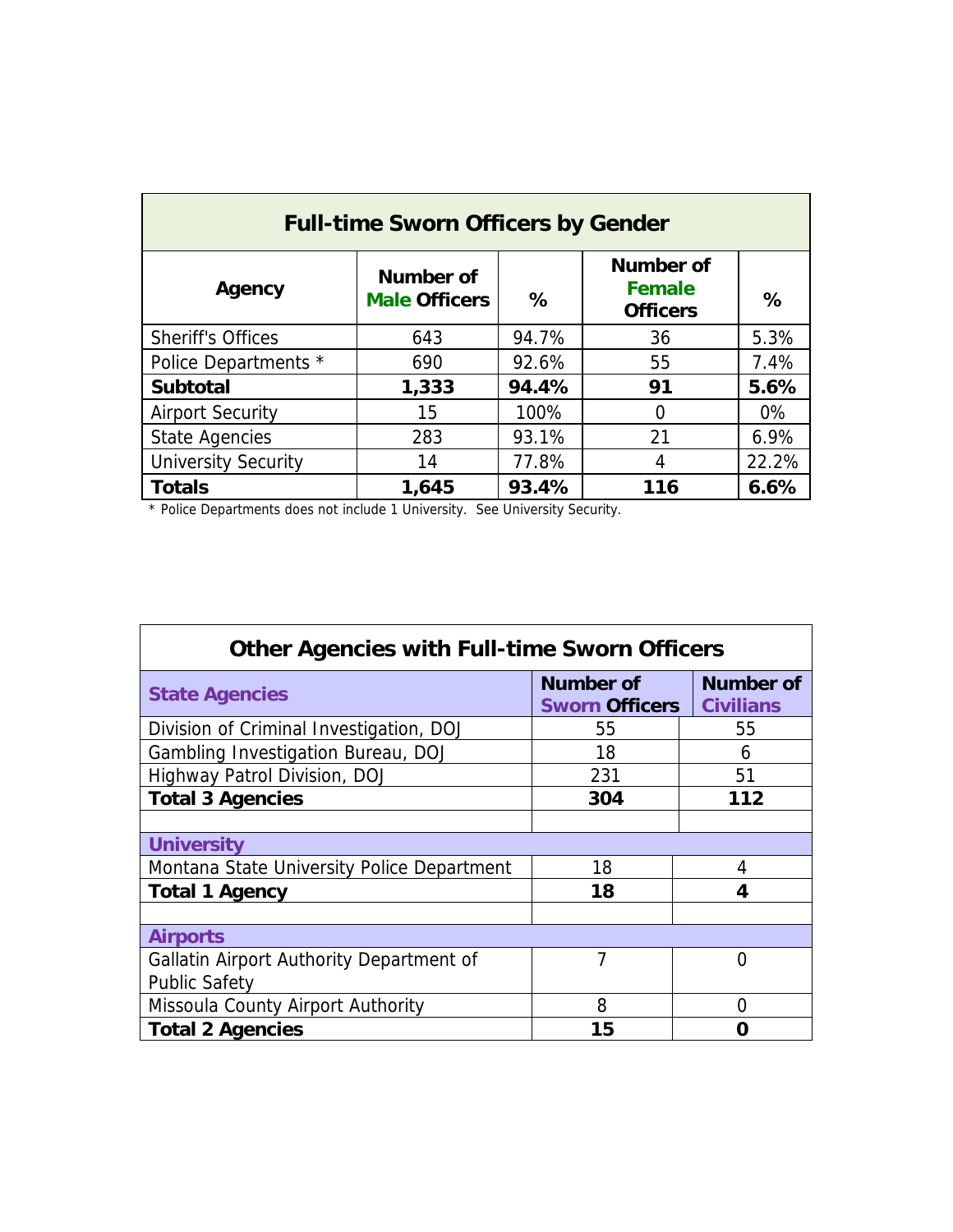# **SHERIFF'S OFFICE FULL-TIME OFFICERS per 1,000**

| Agency                                                   | <b>Population</b> | <b>Total Full-time</b><br><b>Male Sworn</b> | <b>Total Full-time</b><br><b>Female Sworn</b> | <b>Total Full-</b><br>time Sworn | <b>Full-time Sworn</b><br>Officers per 1,000 |
|----------------------------------------------------------|-------------------|---------------------------------------------|-----------------------------------------------|----------------------------------|----------------------------------------------|
|                                                          |                   | Population Over 50,000                      |                                               |                                  |                                              |
| Flathead Sheriff's Office                                | 60,462            | 50                                          | $\overline{4}$                                | 54                               | 0.89                                         |
| <b>Totals</b>                                            |                   |                                             |                                               |                                  |                                              |
| 1 Agency                                                 | 60,462            | 50                                          | 4                                             | 54                               | 0.89                                         |
|                                                          |                   | Population 25,000 - 50,000                  |                                               |                                  |                                              |
| Missoula Sheriff's Office                                | 43,174            | 45                                          | 2                                             | 47                               | 1.09                                         |
| Gallatin Sheriff's Office                                | 42,557            | 47                                          | 5                                             | 52                               | 1.22                                         |
| Yellowstone Sheriff's Office                             | 39,019            | 44                                          | 2                                             | 46                               | 1.18                                         |
| <b>Butte-Silver Bow Law</b>                              |                   |                                             |                                               |                                  |                                              |
| <b>Enforcement Department</b>                            | 34,633            | 43                                          | 5                                             | 48                               | 1.39                                         |
| Lewis & Clark Sheriff's Office                           | 34,165            | 43                                          | $\mathbf{1}$                                  | 44                               | 1.29                                         |
| Ravalli Sheriffs Office                                  | 32,830            | 29                                          | 0                                             | 29                               | 0.88                                         |
| <b>Totals</b>                                            |                   |                                             |                                               |                                  |                                              |
| <b>6 Agencies</b>                                        | 226,378           | 251                                         | 15                                            | 266                              | 1.18                                         |
|                                                          |                   |                                             |                                               |                                  |                                              |
| Cascade Sheriff's Office                                 | 23,257            | Population 10,000 - 24,999<br>31            | 2                                             | 33                               | 1.42                                         |
|                                                          |                   | 22                                          | 1                                             | 23                               | 1.05                                         |
| Lake Sheriff's Office<br><b>Glacier Sheriff's Office</b> | 21,812            | 13                                          | $\mathbf 0$                                   | 13                               | 1.19                                         |
| Jefferson Sheriff's Office                               | 10,880<br>10,271  | 12                                          | 0                                             | 12                               | 1.17                                         |
| <b>Totals</b>                                            |                   |                                             |                                               |                                  |                                              |
| 4 Agencies                                               | 66,220            | 78                                          | 3                                             | 81                               | 1.22                                         |
|                                                          |                   |                                             |                                               |                                  |                                              |
|                                                          |                   | Population 5,000 - 9,999                    |                                               |                                  |                                              |
| Anaconda-Deer Lodge                                      | 9,247             | 18                                          | $\mathbf{1}$                                  | 19                               | 2.05                                         |
| Department of Law Enforcement                            |                   |                                             |                                               |                                  |                                              |
| Park Sheriff's Office<br>Sanders Sheriff's Office        | 8,578             | 13<br>10                                    | 0<br>1                                        | 13<br>11                         | 1.52<br>1.30                                 |
| Stillwater Sheriff's Office                              | 8,486<br>7,316    | 9                                           | $\boldsymbol{0}$                              | 9                                | 1.23                                         |
| Roosevelt Sheriff's Office                               | 7,251             | 13                                          | $\mathbf{1}$                                  | $\overline{14}$                  | 1.93                                         |
| Rosebud Sheriff's Office                                 | 7,119             | 11                                          | 1                                             | 12                               | 1.69                                         |
| Madison Sheriff's Office                                 | 6,932             | 10                                          | 0                                             | 10                               | 1.44                                         |
| Hill Sheriff's Office                                    | 6,850             | 11                                          | 1                                             | 12                               | 1.75                                         |
| Carbon Sheriff's Office                                  | 6,248             | 9                                           | $\mathbf 0$                                   | 9                                | 1.44                                         |
| <b>Teton Sheriff's Office</b>                            | 6,073             | 9                                           | 0                                             | 9                                | 1.48                                         |
| Broadwater Sheriff's Office                              | 5,827             | 8                                           | 1                                             | 9                                | 1.54                                         |
| Fergus Sheriff's Office                                  | 5,604             | 8                                           | 1                                             | $\overline{9}$                   | 1.61                                         |
| <b>Blaine Sheriff's Office</b>                           | 5,531             | $\overline{7}$                              | $\overline{0}$                                | 7                                | 1.27                                         |
| <b>Totals</b>                                            |                   |                                             |                                               |                                  |                                              |
| <b>13 Agencies</b>                                       | 91,062            | 136                                         | 7                                             | 143                              | 1.57                                         |
|                                                          |                   | <b>Population Under 5,000</b>               |                                               |                                  |                                              |
| Musselshell Sheriff's Office                             | 4,732             |                                             | $\Omega$                                      | 7                                | 1.48                                         |
| Valley Sheriff's Office                                  | 4,248             | 7                                           | 0                                             | 7                                | 1.65                                         |
| Chouteau Sheriff's Office                                | 4,472             | 10                                          | 0                                             | 10                               | 2.24                                         |
| Richland Sheriff's Office                                | 4,220             | 8                                           | $\boldsymbol{0}$                              | 8                                | 1.90                                         |
| Mineral Sheriff's Office                                 | 4,172             | 7                                           | 1                                             | 8                                | 1.92                                         |
| Dawson Sheriff's Office                                  | 4,141             | 5                                           | 1                                             | 6                                | 1.45                                         |
| Phillips Sheriff's Office                                | 4,105             | $\overline{7}$                              | $\overline{0}$                                | $\overline{7}$                   | 1.71                                         |
| Powell Sheriff's Office                                  | 4,036             | 5                                           | $\boldsymbol{0}$                              | 5                                | 1.24                                         |
| Sheridan Sheriff's Office                                | 3,670             | 5                                           | $\mathbf{1}$                                  | 6                                | 1.63                                         |
| Sweet Grass Sheriff's Office                             | 3,618             | 7                                           | $\boldsymbol{0}$                              | $\overline{7}$                   | 1.93                                         |
| Pondera Sheriff's Office                                 | 3,616             | 8                                           | $\overline{0}$                                | 8                                | 2.21                                         |
| <b>Custer Sheriff's Office</b>                           | 3,387             | 6                                           | $\boldsymbol{0}$                              | 6                                | 1.77                                         |
| <b>Granite Sheriff's Office</b>                          | 3,137             | 5                                           | $\boldsymbol{0}$                              | 5                                | 1.59                                         |
| Liberty Sheriff's Office                                 | 2,417             | 4                                           | 0                                             | $\overline{4}$                   | 1.65                                         |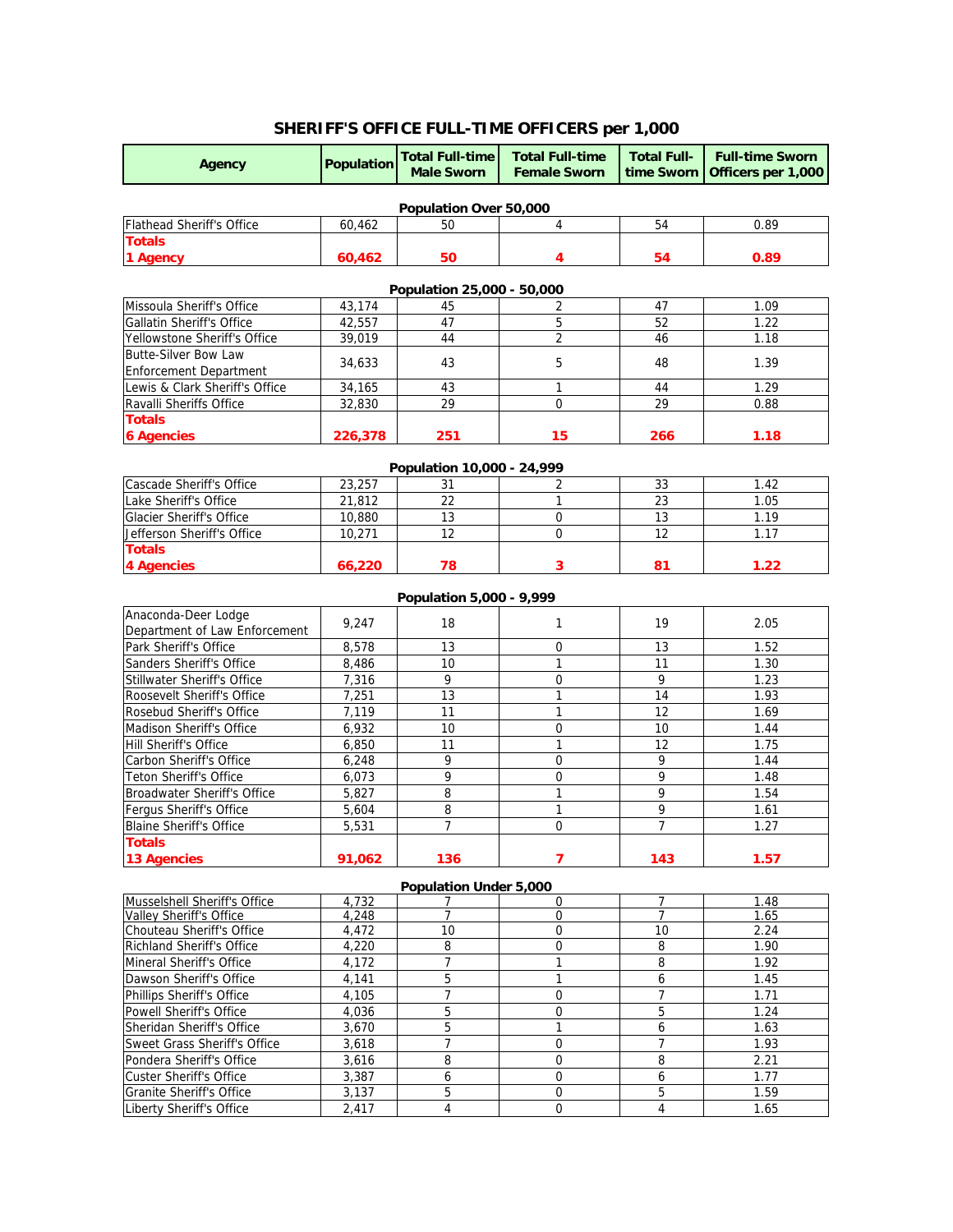| Wheatland Sheriff's Office      | 2,097   | 5              |    | 6              | 2.86 |
|---------------------------------|---------|----------------|----|----------------|------|
| Judith Basin Sheriff's Office   | 2,022   | 5              | 0  | 5              | 2.47 |
| Meagher Sheriff's Office        | 1,946   | 4              | 0  | 4              | 2.06 |
| Daniels Sheriff's Office        | 1,810   | $\overline{2}$ | 0  | $\overline{2}$ | 1.10 |
| Powder River Sheriff's Office   | 1,783   | $\overline{2}$ | 0  | $\overline{2}$ | 1.12 |
| McCone Sheriff's Office         | 1.699   | 3              |    | 4              | 2.35 |
| Carter Sheriff's Office         | 1.191   | 3              | 0  | 3              | 2.52 |
| Garfield Sheriff's Office       | .294    |                |    | $\overline{2}$ | 1.55 |
| Fallon Sheriff's Office         | 1,230   | 4              | 0  | 4              | 3.25 |
| Prairie Sheriff's Office        | 1.153   | 3              | 0  | 3              | 2.60 |
| <b>Wibaux Sheriff's Office</b>  | 1.080   | $\overline{2}$ | 0  | $\overline{2}$ | 1.85 |
| Golden Sheriff's Office         | 829     | 2              | 0  | $\overline{2}$ | 2.41 |
| Treasure Sheriff's Office       | 746     | 1              | 1  | $\overline{2}$ | 2.68 |
| <b>Totals</b>                   |         |                |    |                |      |
| 27 Agencies                     | 72.851  | 128            |    | 135            | 1.85 |
|                                 |         |                |    |                |      |
| <b>Grand Totals</b>             |         |                |    |                |      |
| <b>51 Agencies</b>              | 456,511 | 593            | 32 | 625            | 1.37 |
| <b>Grand Totals PD &amp; SO</b> |         |                |    |                |      |
| 100 Agencies                    | 920,217 | 1,297          | 91 | 1,388          | 1.51 |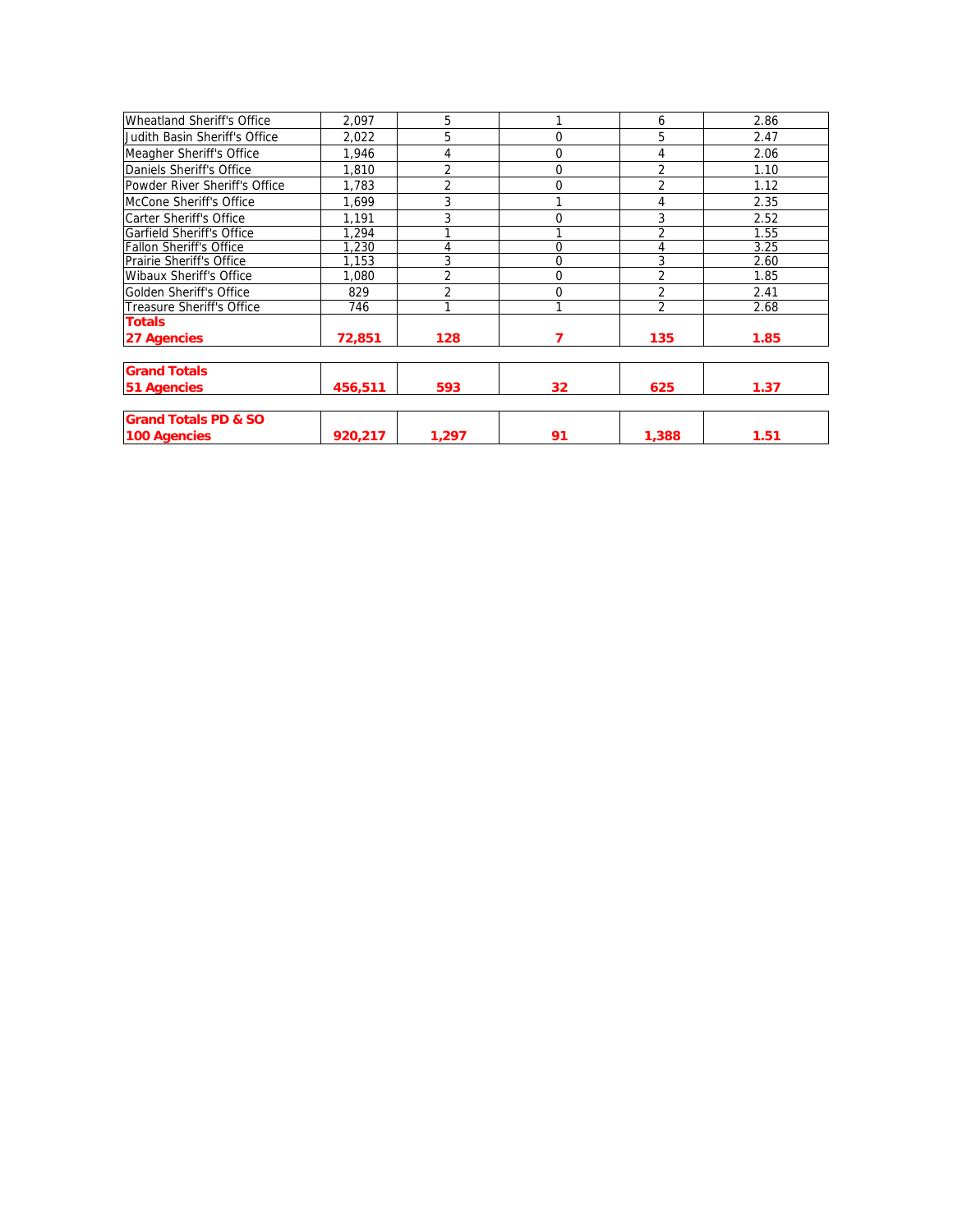# **POLICE DEPARTMENT FULL-TIME OFFICERS per 1,000**

| Agency                                                        | <b>Population</b> | <b>Male Sworn</b>             | <b>Total Full-time   Total Full-time</b><br><b>Female Sworn</b> | <b>Total Full-</b><br>time Sworn | <b>Full-time Sworn</b><br>Officers per 1,000 |  |  |  |
|---------------------------------------------------------------|-------------------|-------------------------------|-----------------------------------------------------------------|----------------------------------|----------------------------------------------|--|--|--|
| Population Over 100,000                                       |                   |                               |                                                                 |                                  |                                              |  |  |  |
| <b>Billings Police Department</b>                             | 107,802           | 127                           | 12                                                              | 139                              | 1.29                                         |  |  |  |
| <b>Totals</b>                                                 |                   |                               |                                                                 |                                  |                                              |  |  |  |
| 1 Agency                                                      | 107,802           | 127                           | 12                                                              | 139                              | 1.29                                         |  |  |  |
|                                                               |                   | Population 50,000 - 100,000   |                                                                 |                                  |                                              |  |  |  |
| Missoula Police Department                                    | 68,877            | 88                            | 14                                                              | 102                              | 1.48                                         |  |  |  |
| <b>Great Falls Police Department</b>                          | 58,940            | 80                            | 5                                                               | 85                               | 1.44                                         |  |  |  |
| <b>Totals</b>                                                 |                   |                               |                                                                 |                                  |                                              |  |  |  |
| 2 Agencies                                                    | 127,817           | 168                           | 19                                                              | 187                              | 1.46                                         |  |  |  |
|                                                               |                   | Population 25,000 - 49,999    |                                                                 |                                  |                                              |  |  |  |
| Bozeman Police Department                                     | 39,167            | 57                            | 4                                                               | 61                               | 1.56                                         |  |  |  |
| Helena Police Department                                      | 29,411            | 50                            | 1                                                               | 51                               | 1.73                                         |  |  |  |
| <b>Totals</b>                                                 |                   |                               |                                                                 |                                  |                                              |  |  |  |
| 2 Agencies                                                    | 68,578            | 107                           | 5                                                               | 112                              | 1.63                                         |  |  |  |
|                                                               |                   | Population 10,000 - 24,999    |                                                                 |                                  |                                              |  |  |  |
| Kalispell Police Department                                   | 20.665            | 31                            | 3                                                               | 34                               | 1.65                                         |  |  |  |
| Montana State University Police                               |                   |                               |                                                                 |                                  |                                              |  |  |  |
| Department *                                                  | 14,153            | 14                            | $\overline{4}$                                                  | 18                               | 1.27                                         |  |  |  |
| <b>Totals</b>                                                 |                   |                               |                                                                 |                                  |                                              |  |  |  |
| 2 Agencies                                                    | 34,818            | 45                            | $\overline{ }$                                                  | 52                               | 1.49                                         |  |  |  |
|                                                               |                   | Population 5,000 - 9,999      |                                                                 |                                  |                                              |  |  |  |
| Havre Police Department                                       | 9,672             | 20                            | $\mathbf 0$                                                     | 20                               | 2.07                                         |  |  |  |
| Miles City Police Department                                  | 8,624             | 15                            | $\mathbf{1}$                                                    | 16                               | 1.86                                         |  |  |  |
| Belgrade Police Department                                    | 7,610             | 15                            | $\mathbf 0$                                                     | 15                               | 1.97                                         |  |  |  |
| Livingston Police Department                                  | 7,062             | 12                            | $\overline{2}$                                                  | 14                               | 1.98                                         |  |  |  |
| Laurel Police Department                                      | 6,998             | 13                            | $\mathbf 0$                                                     | 13                               | 1.86                                         |  |  |  |
| Whitefish Police Department                                   | 6,496             | 15                            | $\mathbf 0$                                                     | 15                               | 2.31                                         |  |  |  |
| Sidney Police Department                                      | 6,191             | 11                            | $\mathbf{1}$                                                    | 12                               | 1.94                                         |  |  |  |
| <b>Glendive Police Department</b>                             | 5,264             | 8                             | $\mathbf{1}$                                                    | 9                                | 1.71                                         |  |  |  |
| <b>Totals</b>                                                 |                   |                               |                                                                 |                                  |                                              |  |  |  |
| 8 Agencies                                                    | 57,917            | 109                           | 5                                                               | 114                              | 1.97                                         |  |  |  |
|                                                               |                   | <b>Population Under 5,000</b> |                                                                 |                                  |                                              |  |  |  |
| Columbia Falls Police Department                              | 4,721             | 9                             | 0                                                               | 9                                | 1.91                                         |  |  |  |
| Polson Police Department<br>Hamilton Police Department        | 4.614             | 11                            | $\overline{2}$<br>0                                             | 13                               | 2.82<br>3.29                                 |  |  |  |
| <b>Dillon Police Department</b>                               | 4,555<br>4,223    | 15<br>8                       | $\mathbf 0$                                                     | 15<br>8                          | 1.89                                         |  |  |  |
| <b>Glasgow Police Department</b>                              | 3,342             | 8                             | 1                                                               | 9                                | 2.69                                         |  |  |  |
| Deer Lodge Police Department                                  | 3,122             | 5                             | $\mathbf 0$                                                     | $\overline{5}$                   | 1.60                                         |  |  |  |
| Cut Bank Police Department                                    | 2,990             | 5                             | 0                                                               | 5                                | 1.67                                         |  |  |  |
| Wolf Point Police Department                                  | 2,770             | 5                             | 1                                                               | 6                                | 2.17                                         |  |  |  |
| <b>Libby Police Department</b>                                | 2,703             | 5                             | 1                                                               | 6                                | 2.22                                         |  |  |  |
| <b>Conrad Police Department</b>                               | 2,581             | 5                             | 0                                                               | 5                                | 1.94                                         |  |  |  |
| <b>Colstrip Police Department</b>                             | 2,370             | 5                             | $\mathbf{1}$                                                    | 6                                | 2.53                                         |  |  |  |
| Red Lodge Police Department                                   | 2,163             | 6                             | $\mathbf{1}$                                                    | 7                                | 3.24                                         |  |  |  |
| East Helena Police Department                                 | 2,052             | 5                             | $\overline{0}$                                                  | 5                                | 2.44                                         |  |  |  |
| Columbus Police Department                                    | 1,957             | $\overline{4}$                | $\boldsymbol{0}$                                                | 4                                | 2.04                                         |  |  |  |
| Ronan Police Department                                       | 1,923             | 3                             | 0                                                               | 3                                | 1.56                                         |  |  |  |
| Stevensville Police Department                                | 1,883             | $\overline{2}$<br>5           | $\boldsymbol{0}$<br>$\mathbf 0$                                 | $\overline{2}$<br>5              | 1.06                                         |  |  |  |
| <b>Baker Police Department</b><br>Manhattan Police Department | 1,857<br>1,559    | 3                             | 0                                                               | 3                                | 2.69<br>1.92                                 |  |  |  |
| Fort Benton Police Department                                 | 1,495             | 4                             | 0                                                               | 4                                | 2.68                                         |  |  |  |
| Thompson Falls Police Department                              | 1,347             | 4                             | $\mathbf 0$                                                     | $\overline{4}$                   | 2.97                                         |  |  |  |
| West Yellowstone Police Department                            | 1,320             | 6                             | 0                                                               | 6                                | 4.55                                         |  |  |  |
| Chinook Police Department                                     | 1,257             | 4                             | $\mathbf 0$                                                     | $\overline{4}$                   | 3.18                                         |  |  |  |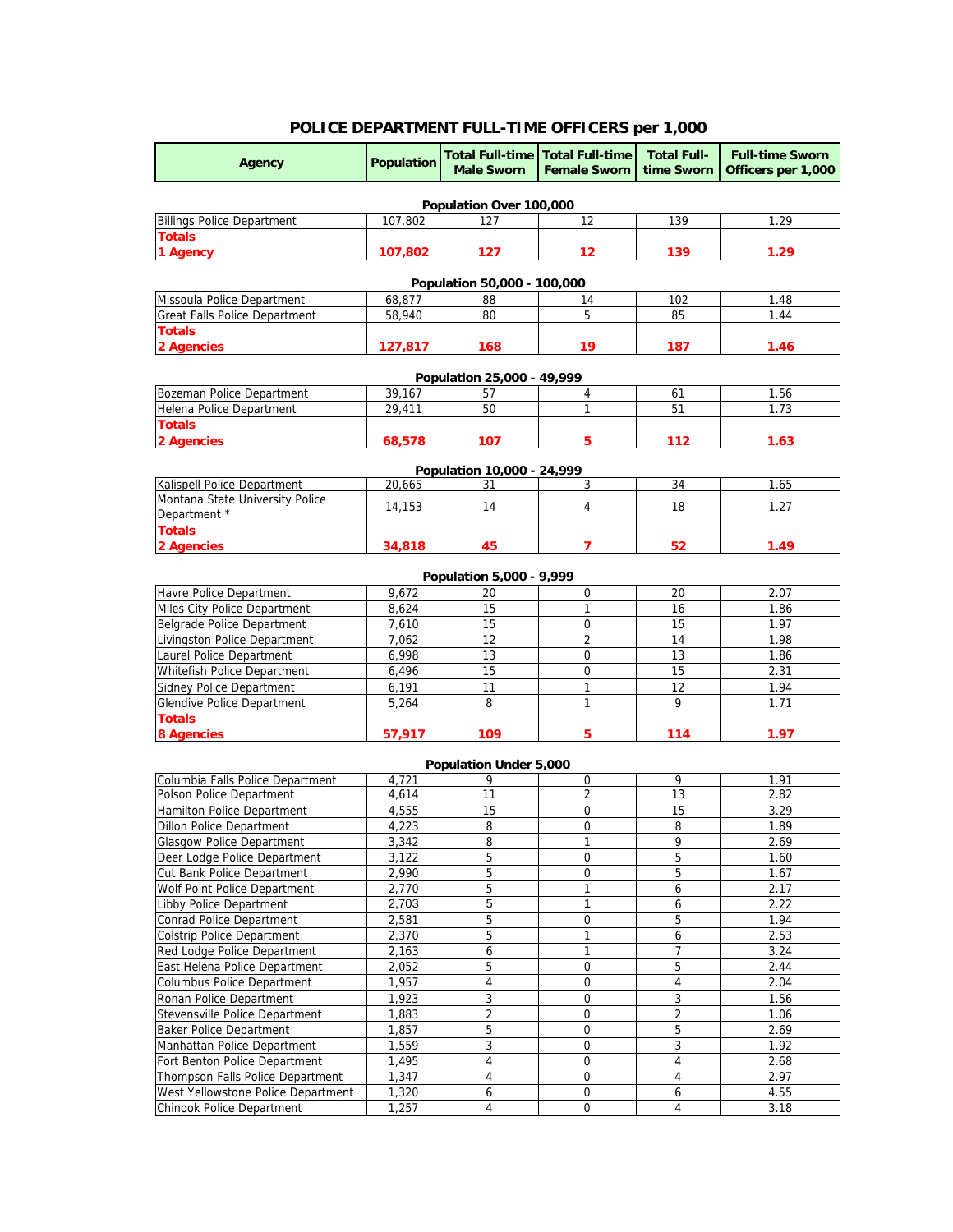| Boulder Police Department         | 1.187   | $\overline{2}$ |    | 3              | 2.53 |
|-----------------------------------|---------|----------------|----|----------------|------|
| Eureka Police Department          | 1,120   | 3              | 0  | 3              | 2.68 |
| Plains Police Department          | 1,081   | 3              | 0  | 3              | 2.78 |
| <b>Troy Police Department</b>     | 966     |                |    | $\mathfrak{p}$ | 2.07 |
| <b>Ennis Police Department</b>    | 859     |                | 0  |                | 1.16 |
| St. Ignatius Police Department    | 854     |                | 0  |                | 1.17 |
| <b>Fairview Police Department</b> | 840     | $\overline{2}$ |    | 3              | 3.57 |
| Darby Police Department           | 720     | $\overline{2}$ | 0  | $\overline{2}$ | 2.78 |
| <b>Bridger Police Department</b>  | 714     | 1              |    | $\overline{2}$ | 2.80 |
| Joliet Police Department          | 635     |                | 0  |                | 1.57 |
| Hot Springs Police Department     | 556     | 3              | 0  | 3              | 5.40 |
| Fromberg Police Department        | 438     | 1              | 0  | 1              | 2.28 |
| <b>Totals</b>                     |         |                |    |                |      |
| <b>34 Agencies</b>                | 66,774  | 148            | 11 | 159            | 2.38 |
| <b>Grand Totals</b>               |         |                |    |                |      |
| <b>49 Agencies</b>                | 463,706 | 704            | 59 | 763            | 1.65 |
| <b>Grand Totals PD &amp; SO</b>   |         |                |    |                |      |
| 100 Agencies                      | 920,217 | 1,297          | 91 | 1,388          | 1.51 |
| *Includes 1 University.           |         |                |    |                |      |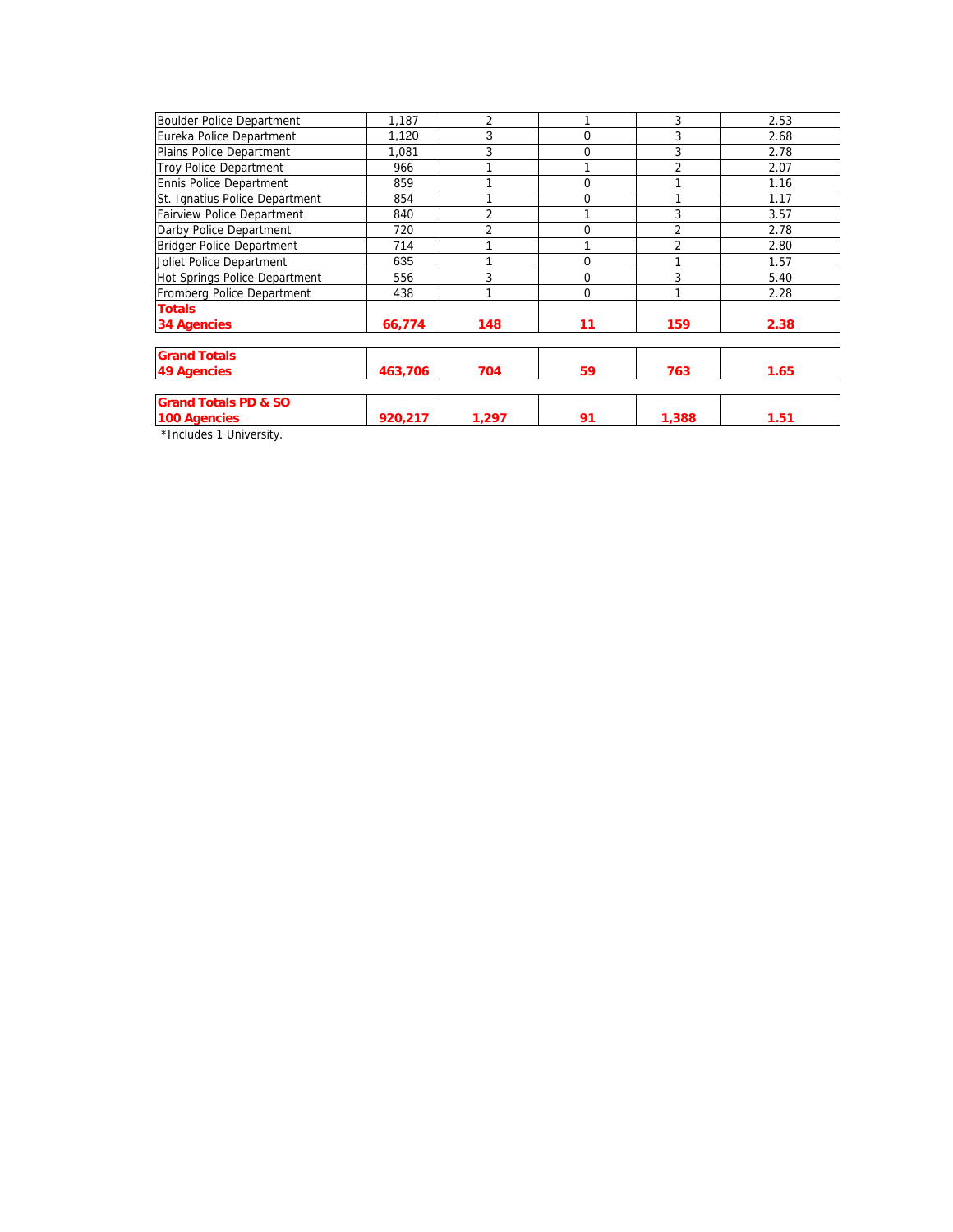| <b>Agency</b>                                                | <b>Population</b> | <b>Adult</b>   | <b>Juvenile</b> | <b>Total</b><br>Detention Officers   Detention Officers   Detention Employees |
|--------------------------------------------------------------|-------------------|----------------|-----------------|-------------------------------------------------------------------------------|
| <b>Flathead Sheriff's Office</b>                             | 60,462            | 26             | 10              | 36                                                                            |
| Missoula Sheriff's Office                                    | 43,174            | 81             | 17              | 98                                                                            |
| <b>Gallatin Sheriff's Office</b>                             | 42,557            | 46             | $\mathbf 0$     | 46                                                                            |
| Yellowstone Sheriff's Office                                 | 39,019            | 52             |                 | 52                                                                            |
| <b>Butte-Silver Bow Law</b><br><b>Enforcement Department</b> | 34,633            | 27             | $\Omega$        | 27                                                                            |
| Lewis & Clark Sheriff's Office                               | 34,165            | 22             | $\Omega$        | $\overline{22}$                                                               |
| Ravalli Sheriff's Office                                     | 33,550            | 16             | $\mathbf 0$     | $\overline{16}$                                                               |
| <b>Cascade Sheriff's Office</b>                              | 23,257            | 86             | $\overline{0}$  | 86                                                                            |
| Lake County Sheriff's Office                                 | 21,812            | 21             | $\overline{0}$  | $\overline{21}$                                                               |
| Jefferson Sheriff's Office                                   | 11,347            | 4              | $\Omega$        | 4                                                                             |
| <b>Glacier Sheriff's Office</b>                              | 10,880            | 6              | $\overline{0}$  | 6                                                                             |
| Anaconda-Deer Lodge<br>Department of Law Enforcement         | 9,247             | 7              | $\Omega$        | $\overline{7}$                                                                |
| <b>Park Sheriff's Office</b>                                 | 8,578             | 7              | $\Omega$        |                                                                               |
| <b>Sanders Sheriff's Office</b>                              | 8,486             | 3              | $\mathbf 0$     | 3                                                                             |
| Roosevelt Sheriff's Office                                   | 7,521             | $\overline{7}$ | 1               | 8                                                                             |
| Rosebud Sheriff's Office                                     | 7,119             | 4              | $\Omega$        | 4                                                                             |
| Madison Sheriff's Office                                     | 6,932             | $\overline{2}$ | $\mathbf 0$     | $\overline{2}$                                                                |
| Hill Sheriff's Office                                        | 6,850             | 10             | $\overline{0}$  | $\overline{10}$                                                               |
| Musselshell Sheriff's Office                                 | 6,624             | 1              | $\mathbf 0$     | 1                                                                             |
| <b>Broadwater Sheriff's Office</b>                           | 5,827             | 6              | $\overline{0}$  | 6                                                                             |
| Fergus Sheriff's Office                                      | 5,604             | 6              | $\mathbf 0$     | $\overline{6}$                                                                |
| <b>Richland Sheriff's Office</b>                             | 5,060             | 10             | 4               | 14                                                                            |
| <b>Valley Sheriff's Office</b>                               | 4,496             | 4              | $\overline{0}$  | 4                                                                             |
| Chouteau Sheriff's Office                                    | 4,472             | 4              | $\overline{0}$  | 4                                                                             |
| <b>Mineral Sheriff's Office</b>                              | 4,172             | 6              | $\mathbf 0$     | 6                                                                             |
| Dawson Sheriff's Office                                      | 4,141             | 46             | $\overline{0}$  | 46                                                                            |
| <b>Custer Sheriff's Office</b>                               | 3,387             | 9              | $\mathbf 0$     | 9                                                                             |
| <b>Wheatland Sheriff's Office</b>                            | 2,097             | 4              | $\overline{0}$  | 4                                                                             |
| <b>Totals</b><br><b>28 Agencies</b>                          | 455,469           | 523            | 32              | 555                                                                           |

# **SHERIFF'S OFFICE DETENTION EMPLOYEES**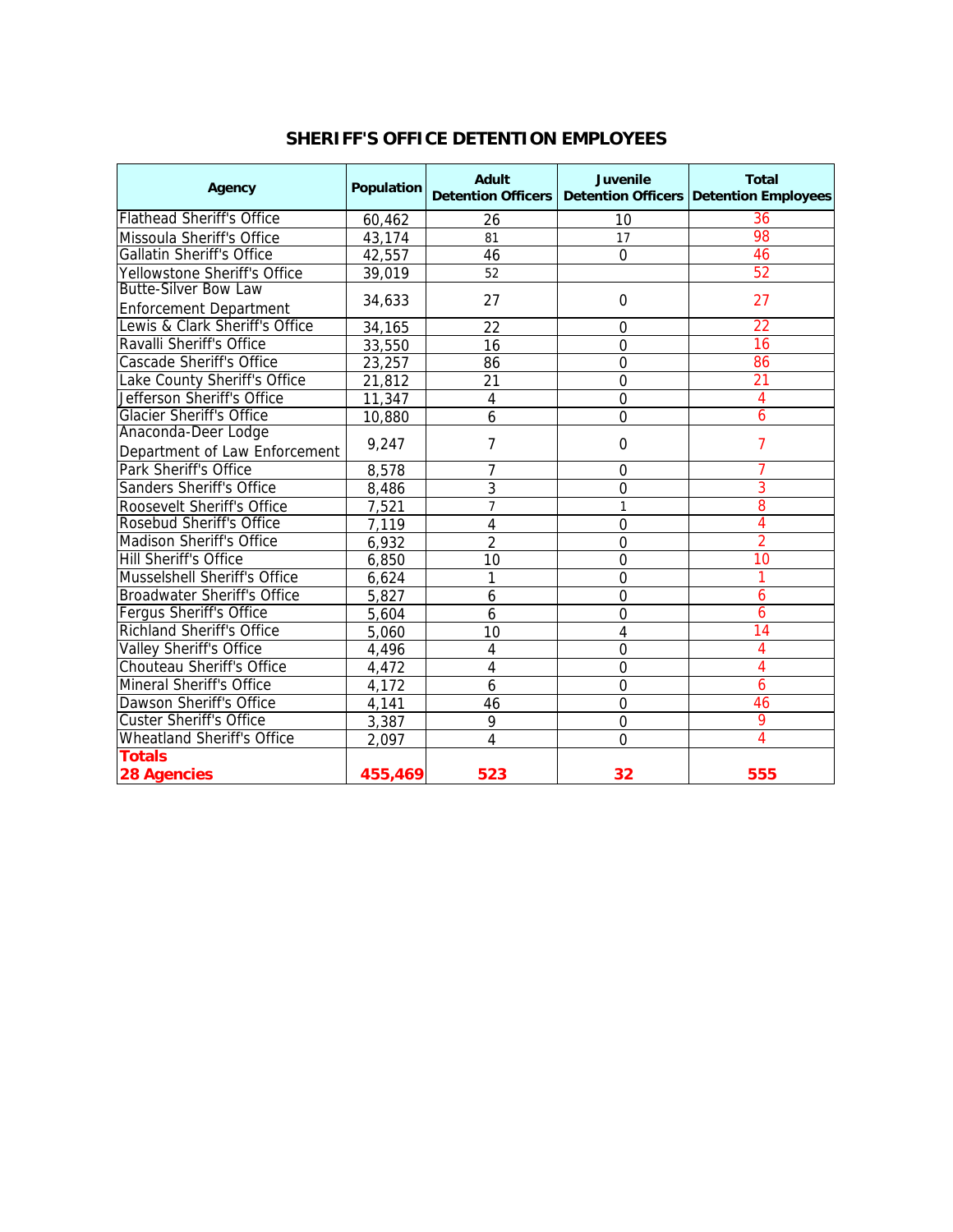# **SHERIFF'S OFFICE AVERAGE STARTING SALARY**

| <b>Agency</b>                                                   | <b>Population</b>            | <b>Law Enforcement Officer</b> | <b>Total Full-time</b> |  |  |
|-----------------------------------------------------------------|------------------------------|--------------------------------|------------------------|--|--|
|                                                                 |                              | <b>Average Salary</b>          | <b>Sworn Officers</b>  |  |  |
|                                                                 |                              | Population Over 50,000         |                        |  |  |
| <b>Flathead Sheriff's Office</b>                                | 60,462                       |                                | 54                     |  |  |
| <b>Totals</b>                                                   | <b>Average Size</b>          | <b>Average Salary</b>          |                        |  |  |
| 1 Agency                                                        | 60,462                       | \$48,604.00                    | 54                     |  |  |
| Population 25,000 - 50,000                                      |                              |                                |                        |  |  |
| Missoula Sheriff's Office                                       | 43,174                       |                                | 47                     |  |  |
| Gallatin Sheriff's Office                                       | 42,557                       |                                | 52                     |  |  |
| Yellowstone Sheriff's Office                                    | 39,019                       |                                | 46                     |  |  |
| <b>Butte-Silver Bow Law</b>                                     |                              |                                |                        |  |  |
| <b>Enforcement Department</b>                                   | 34,633                       |                                | 48                     |  |  |
| Lewis & Clark Sheriff's Office                                  | 34,165                       |                                | 44                     |  |  |
| Ravalli Sheriffs Office                                         | 32,830                       |                                | 29                     |  |  |
| <b>Totals</b>                                                   | <b>Average Size</b>          | <b>Average Salary</b>          |                        |  |  |
| <b>6 Agencies</b>                                               | 37,730                       | \$48,476.17                    | 266                    |  |  |
|                                                                 |                              | Population 10,000 - 24,999     |                        |  |  |
| Cascade Sheriff's Office                                        | 23,257                       |                                | 33                     |  |  |
| Lake Sheriff's Office                                           | 21,812                       |                                | 23                     |  |  |
| <b>Glacier Sheriff's Office</b>                                 | 10,880                       |                                | 13                     |  |  |
| Jefferson Sheriff's Office                                      | 10,271                       |                                | 12                     |  |  |
| <b>Totals</b>                                                   | <b>Average Size</b>          | <b>Average Salary</b>          |                        |  |  |
| <b>4 Agencies</b>                                               | 16,555                       | \$39,854.25                    | 81                     |  |  |
|                                                                 |                              |                                |                        |  |  |
|                                                                 |                              | Population 5,000 - 9,999       |                        |  |  |
| Anaconda-Deer Lodge                                             | 9,247                        |                                | 19                     |  |  |
| Department of Law Enforcement<br>Park Sheriff's Office          | 8,578                        |                                | $\overline{13}$        |  |  |
| Sanders Sheriff's Office                                        | 8,486                        |                                | 11                     |  |  |
| Roosevelt Sheriff's Office                                      | 7,251                        |                                | 14                     |  |  |
| Stillwater Sheriff's Office                                     | 7,316                        |                                | 9                      |  |  |
| Rosebud Sheriff's Office                                        | 7,119                        |                                | $\overline{12}$        |  |  |
| Madison Sheriff's Office                                        | 6,932                        |                                | 10                     |  |  |
| <b>Hill Sheriff's Office</b>                                    | 6,850                        |                                | 12                     |  |  |
| <b>Blaine Sheriff's Office</b>                                  | 5,531                        |                                | $\overline{7}$         |  |  |
| Carbon Sheriff's Office                                         | 6,248                        |                                | $\overline{9}$         |  |  |
| <b>Teton Sheriff's Office</b>                                   | 6,073                        |                                | 9                      |  |  |
|                                                                 |                              |                                | 7                      |  |  |
| Phillips Sheriff's Office<br><b>Broadwater Sheriff's Office</b> | 4,105<br>5,827               |                                | $\overline{9}$         |  |  |
|                                                                 |                              |                                | $\overline{9}$         |  |  |
| Fergus Sheriff's Office                                         | 5,604                        |                                |                        |  |  |
| <b>Richland Sheriff's Office</b><br><b>Totals</b>               | 4,220<br><b>Average Size</b> | <b>Average Salary</b>          | 8                      |  |  |
| <b>15 Agencies</b>                                              | 6,626                        | \$37,509.33                    | 158                    |  |  |
|                                                                 |                              |                                |                        |  |  |

### **Population Under 5,000**

| Valley Sheriff's Office             | 4,248 |    |
|-------------------------------------|-------|----|
| Chouteau Sheriff's Office           | 4.472 | 10 |
| Mineral Sheriff's Office            | 4,172 | 8  |
| Dawson Sheriff's Office             | 4,141 | 6  |
| IPondera Sheriff's Office           | 3.616 | 8  |
| lPowell Sheriff's Office            | 4.036 | 5  |
| Sheridan Sheriff's Office           | 3.670 | 6  |
| <b>Sweet Grass Sheriff's Office</b> | 3.618 |    |
| Custer Sheriff's Office             | 3.387 | 6  |
| Granite Sheriff's Office            | 3.137 | 5  |
| lDaniels Sheriff's Office           | 1.810 |    |

| 7              |
|----------------|
| 10             |
| 8              |
| $\overline{6}$ |
| $\overline{8}$ |
| $\overline{5}$ |
| $\overline{6}$ |
| $\overline{7}$ |
| 6              |
| $\overline{5}$ |
| $\overline{2}$ |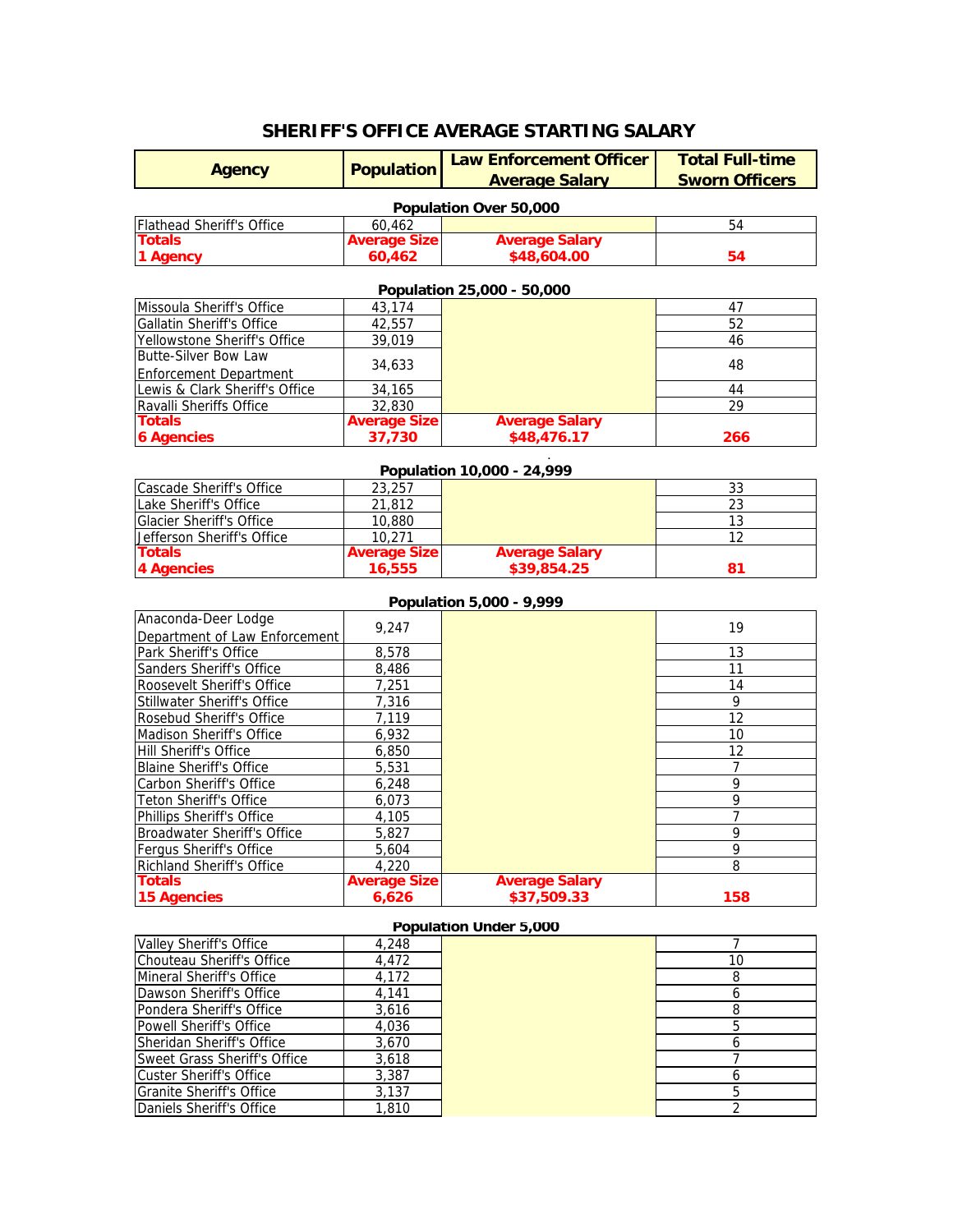| Liberty Sheriff's Office         | 2,417               |                       |     |
|----------------------------------|---------------------|-----------------------|-----|
| Wheatland Sheriff's Office       | 2.097               |                       | 6   |
| Judith Basin Sheriff's Office    | 2,022               |                       | 5   |
| Meagher Sheriff's Office         | 1.946               |                       |     |
| Powder River Sheriff's Office    | 1,783               |                       |     |
| McCone Sheriff's Office          | 1.699               |                       |     |
| Carter Sheriff's Office          | 1,191               |                       |     |
| <b>Garfield Sheriff's Office</b> | 1.294               |                       |     |
| <b>Fallon Sheriff's Office</b>   | 1.230               |                       |     |
| Prairie Sheriff's Office         | 1.153               |                       |     |
| <b>Golden Sheriff's Office</b>   | 829                 |                       |     |
| Treasure Sheriff's Office        | 746                 |                       |     |
| <b>Totals</b>                    | <b>Average Size</b> | <b>Average Salary</b> |     |
| <b>23 Agencies</b>               | 2.553               | \$36,491.17           | 111 |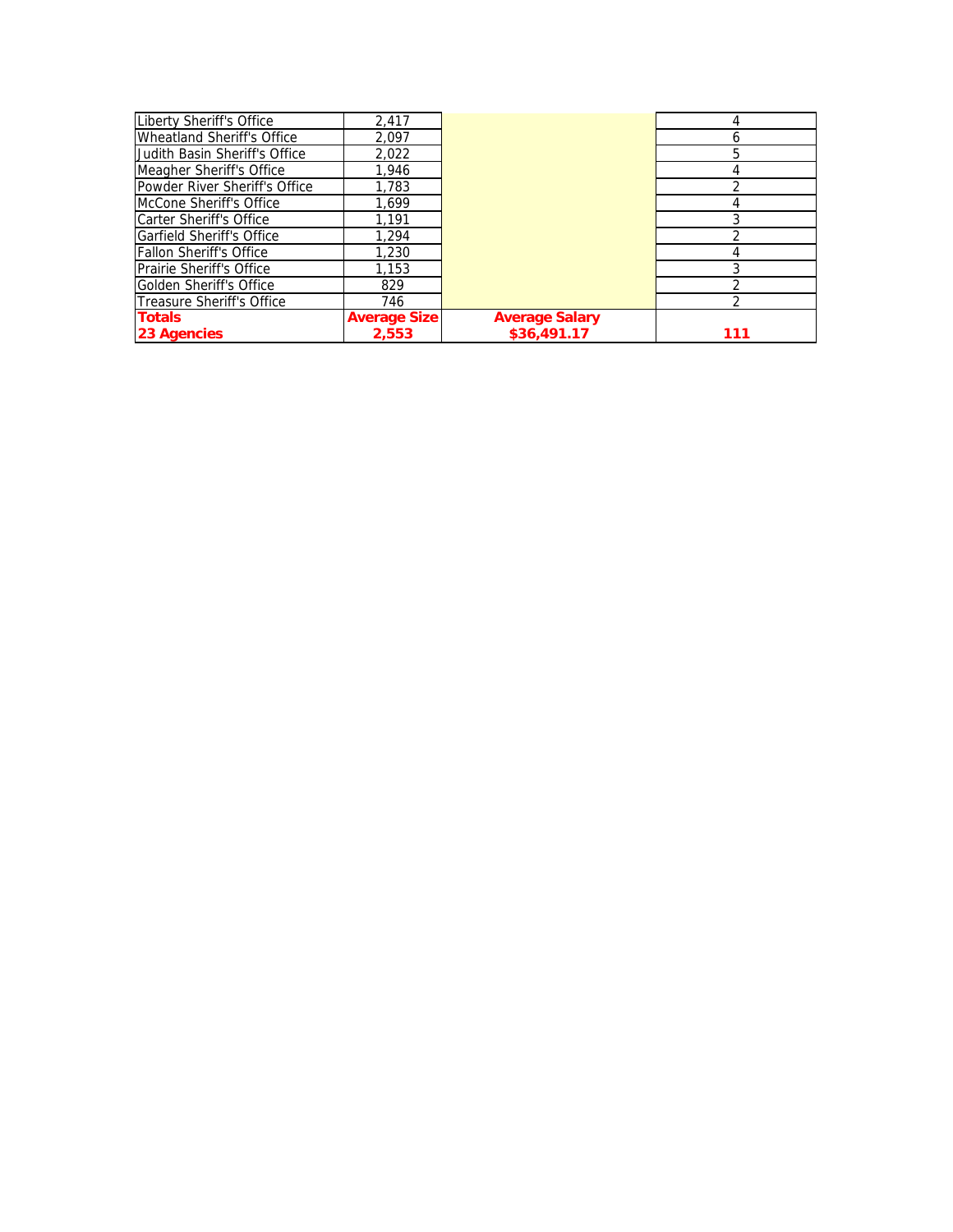# **POLICE DEPARTMENT AVERAGE STARTING SALARY**

| <b>Agency</b>                                                          | <b>Population</b>           | <b>Law Enforcement Officer</b> | <b>Total Full-time</b> |  |  |  |  |
|------------------------------------------------------------------------|-----------------------------|--------------------------------|------------------------|--|--|--|--|
|                                                                        | <b>Average Salary</b>       |                                | <b>Sworn Officers</b>  |  |  |  |  |
| Population Over 100,000                                                |                             |                                |                        |  |  |  |  |
| <b>Billings Police Department</b>                                      | 107,802                     |                                | 139                    |  |  |  |  |
| <b>Totals</b>                                                          | <b>Average Size</b>         | <b>Average Salary</b>          |                        |  |  |  |  |
| 1 Agency                                                               | 107,802                     | \$45,448.00                    | 139                    |  |  |  |  |
|                                                                        | Population 50,000 - 100,000 |                                |                        |  |  |  |  |
| Missoula Police Department                                             | 68,877                      |                                | 102                    |  |  |  |  |
| <b>Great Falls Police Department</b>                                   | 58,940                      |                                | 85                     |  |  |  |  |
| <b>Totals</b>                                                          | <b>Average Size</b>         | <b>Average Salary</b>          |                        |  |  |  |  |
| 2 Agencies                                                             | 63,909                      | \$47,328.00                    | 187                    |  |  |  |  |
|                                                                        |                             |                                |                        |  |  |  |  |
|                                                                        |                             | Population 25,000 - 49,999     |                        |  |  |  |  |
| Bozeman Police Department                                              | 39,167                      |                                | 61                     |  |  |  |  |
| Helena Police Department                                               | 29,411                      |                                | 51                     |  |  |  |  |
| <b>Totals</b>                                                          | <b>Average Size</b>         | <b>Average Salary</b>          |                        |  |  |  |  |
| 2 Agencies                                                             | 34,289                      | \$47,223.50                    | 112                    |  |  |  |  |
|                                                                        |                             | Population 10,000 - 24,999     |                        |  |  |  |  |
| Kalispell Police Department                                            | 20,665                      |                                | 34                     |  |  |  |  |
| Montana State University Police                                        |                             |                                |                        |  |  |  |  |
| Department                                                             | 14,153                      |                                | 18                     |  |  |  |  |
| <b>Totals</b>                                                          | <b>Average Size</b>         | <b>Average Salary</b>          |                        |  |  |  |  |
| 2 Agencies                                                             | 17,409                      | \$48,536.00                    | 52                     |  |  |  |  |
|                                                                        |                             |                                |                        |  |  |  |  |
|                                                                        | 9,672                       | Population 5,000 - 9,999       |                        |  |  |  |  |
| Havre Police Department                                                |                             |                                | 20                     |  |  |  |  |
| Miles City Police Department                                           | 8,624                       |                                | 16                     |  |  |  |  |
| <b>Belgrade Police Department</b>                                      | 7,610                       |                                | 15<br>14               |  |  |  |  |
| <b>Livingston Police Department</b><br>Laurel Police Department        | 7,062<br>6,998              |                                | 13                     |  |  |  |  |
| Whitefish Police Department                                            | 6,496                       |                                | 15                     |  |  |  |  |
| <b>Sidney Police Department</b>                                        | 6,191                       |                                | 12                     |  |  |  |  |
| <b>Glendive Police Department</b>                                      | 5,264                       |                                | 9                      |  |  |  |  |
| <b>Totals</b>                                                          | <b>Average Size</b>         | <b>Average Salary</b>          |                        |  |  |  |  |
| <b>8 Agencies</b>                                                      | 7,240                       | \$40,049.13                    | 114                    |  |  |  |  |
|                                                                        |                             |                                |                        |  |  |  |  |
|                                                                        |                             | Population Under 5,000         |                        |  |  |  |  |
| Columbia Falls Police Department<br>Polson Police Department           | 4,721<br>4,614              |                                | 9<br>13                |  |  |  |  |
| Hamilton Police Department                                             | 4,555                       |                                | 15                     |  |  |  |  |
| <b>Dillon Police Department</b>                                        | 4,223                       |                                | 8                      |  |  |  |  |
| <b>Glasgow Police Department</b>                                       | 3,342                       |                                | 9                      |  |  |  |  |
| Cut Bank Police Department                                             | 2,990                       |                                | $\overline{5}$         |  |  |  |  |
| Libby Police Department                                                | 2,703                       |                                | 6                      |  |  |  |  |
| Wolf Point Police Department                                           | 2,770                       |                                | 6                      |  |  |  |  |
| <b>Conrad Police Department</b>                                        | 2,581                       |                                | 5                      |  |  |  |  |
| <b>Colstrip Police Department</b>                                      | 2,370                       |                                | 6                      |  |  |  |  |
| Red Lodge Police Department                                            | 2,163                       |                                | $\overline{7}$         |  |  |  |  |
| East Helena Police Department                                          | 2,052                       |                                | 5                      |  |  |  |  |
| Columbus Police Department                                             | 1,957                       |                                | 4                      |  |  |  |  |
| Ronan Police Department                                                | 1,923                       |                                | 3                      |  |  |  |  |
| Stevensville Police Department                                         | 1,883                       |                                | 2                      |  |  |  |  |
| <b>Baker Police Department</b>                                         | 1,857                       |                                | 5                      |  |  |  |  |
| Manhattan Police Department                                            | 1,559                       |                                | 3                      |  |  |  |  |
| Fort Benton Police Department                                          | 1,495                       |                                | 4                      |  |  |  |  |
| Thompson Falls Police Department<br>West Yellowstone Police Department | 1,347<br>1,320              |                                | 4<br>6                 |  |  |  |  |
| Chinook Police Department                                              | 1,257                       |                                | 4                      |  |  |  |  |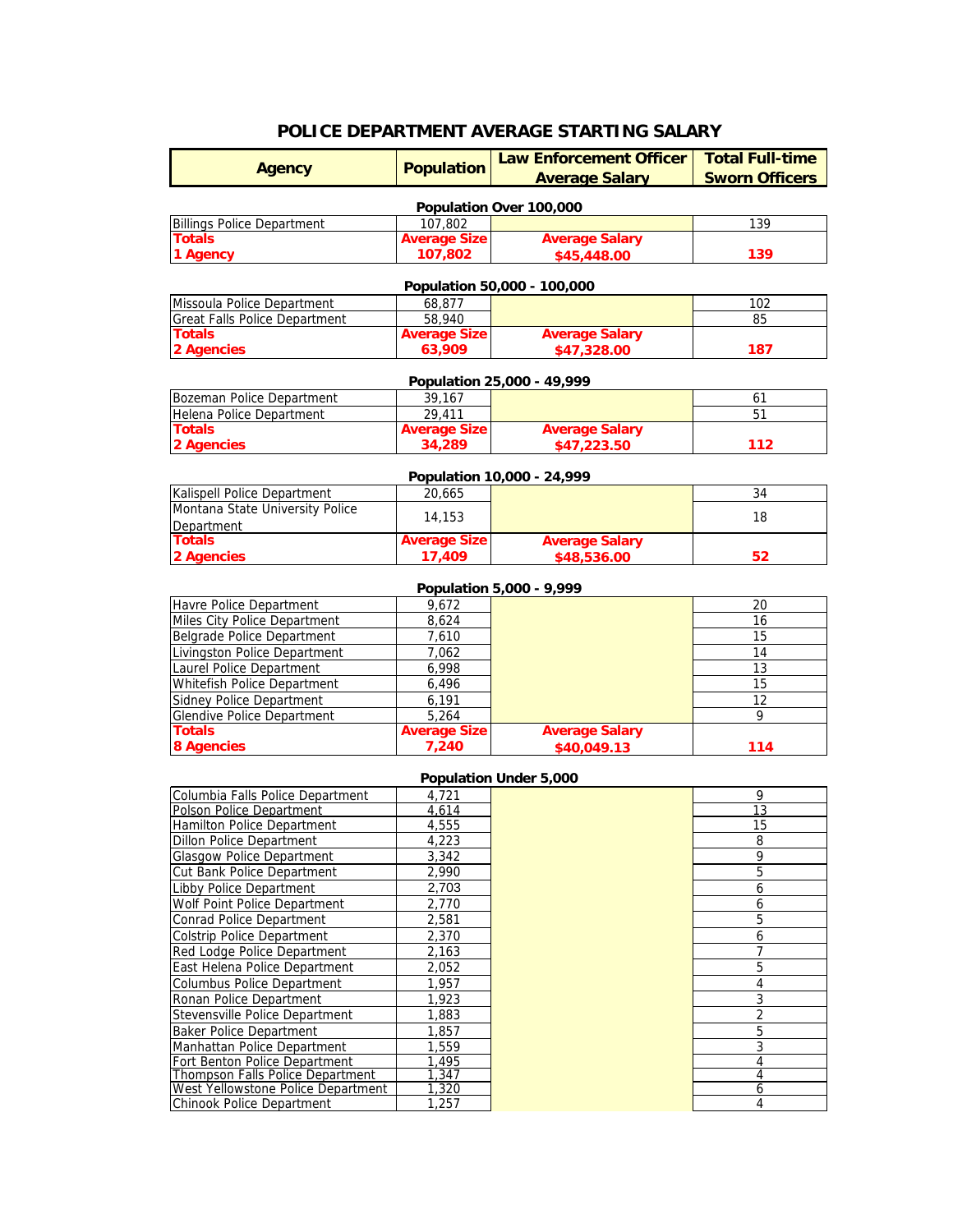| <b>Boulder Police Department</b> | 1,187 |                       |     |
|----------------------------------|-------|-----------------------|-----|
| Plains Police Department         | 1,081 |                       |     |
| <b>Troy Police Department</b>    | 966   |                       |     |
| St. Ignatius Police Department   | 854   |                       |     |
| <b>Ennis Police Department</b>   | 859   |                       |     |
| Fairview Police Department       | 840   |                       |     |
| <b>Bridger Police Department</b> | 714   |                       |     |
| Joliet Police Department         | 635   |                       |     |
| Hot Springs Police Department    | 556   |                       |     |
| <b>Totals</b>                    |       | <b>Average Salary</b> |     |
| 30 Agencies                      | 2,046 | \$33,861.37           | 148 |
| *Includes 1 University.          |       |                       |     |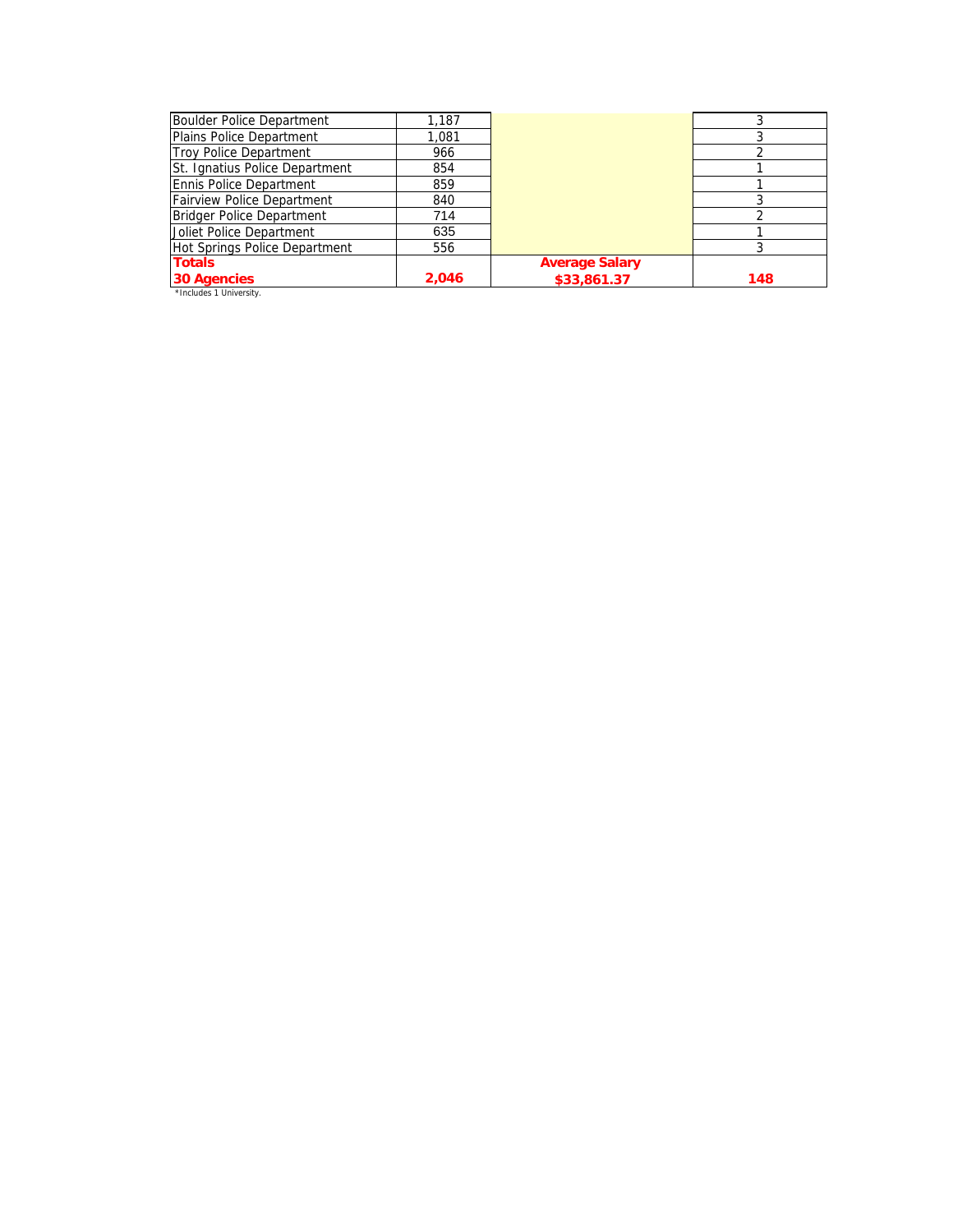| Agency                                  | Population | <b>Number School</b><br><b>Resource Officers   Sworn Officers</b> | <b>Total Full-time</b> |
|-----------------------------------------|------------|-------------------------------------------------------------------|------------------------|
| <b>Gallatin County Sheriff's Office</b> | 42,557     |                                                                   | 52                     |
| Yellowstone Sheriff's Office            | 39,019     |                                                                   | 46                     |
| Butte-Silver Bow Law Enforcement        | 34,633     |                                                                   | 48                     |
| Ravalli Sheriff's Office                | 32,830     |                                                                   | 29                     |
| Lake County Sheriff's Office            | 21,812     |                                                                   | 23                     |
| <b>TOTALS 5 Agencies</b>                | 170,851    |                                                                   | 198                    |

### **SHERIFF'S OFFICE SCHOOL RESOURCE OFFICERS**

## **POLICE DEPARTMENT SCHOOL RESOURCE OFFICERS**

| Agency                               | <b>Population</b> | <b>Number School</b><br><b>Resource Officers</b> | <b>Total Full-time</b><br><b>Sworn Officers</b> |
|--------------------------------------|-------------------|--------------------------------------------------|-------------------------------------------------|
| <b>Billings Police Department</b>    | 107,802           | 5                                                | 139                                             |
| Missoula Police Department           | 68,877            | 6                                                | 102                                             |
| <b>Great Falls Police Department</b> | 58,940            | 4                                                | 85                                              |
| Bozeman Police Department            | 39,167            | 4                                                | 61                                              |
| Helena Police Department             | 29,411            | 4                                                | 51                                              |
| Kalispell Police Department          | 20,665            | 2                                                | 34                                              |
| Havre Police Department              | 9,672             |                                                  | 20                                              |
| Miles City Police Department         | 8,624             |                                                  | 16                                              |
| Livingston Police Department         | 7,062             |                                                  | 14                                              |
| Laurel Police Department             | 6,998             | 2                                                | 13                                              |
| Columbia Falls Police Department     | 4,721             |                                                  | 9                                               |
| Hamilton Police Department           | 4,555             |                                                  | 15                                              |
| <b>Glasgow Police Department</b>     | 3,342             |                                                  | 9                                               |
| Thompson Falls Police Department     | 1,347             |                                                  | 4                                               |
| West Yellowstone Police Department   | 1,320             |                                                  | 6                                               |
| <b>TOTALS 15 Agencies</b>            | 372,503           | 35                                               | 578                                             |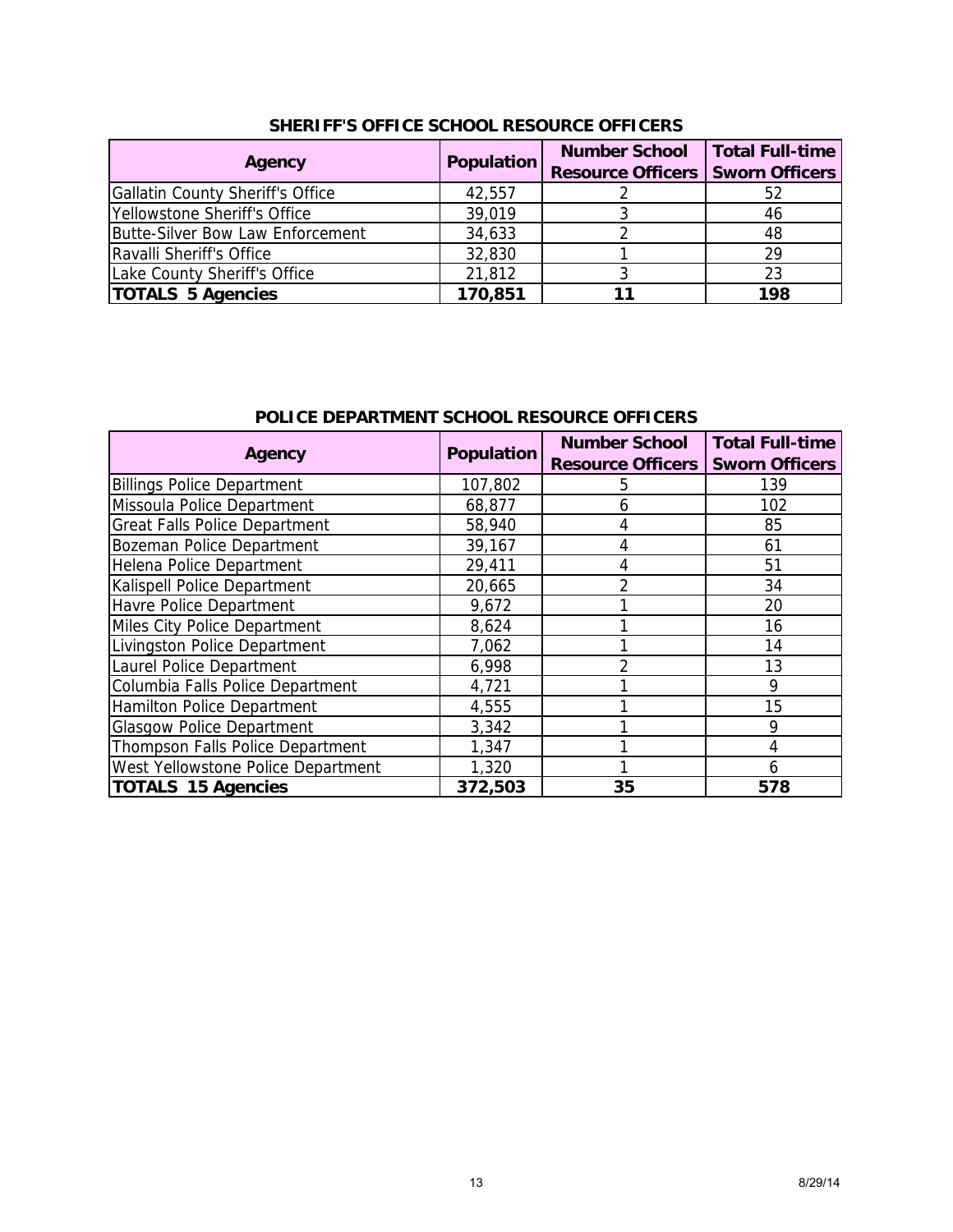# **SHERIFF'S OFFICE & POLICE DEPARTMENT 10 Year Trends**





Includes 1 University.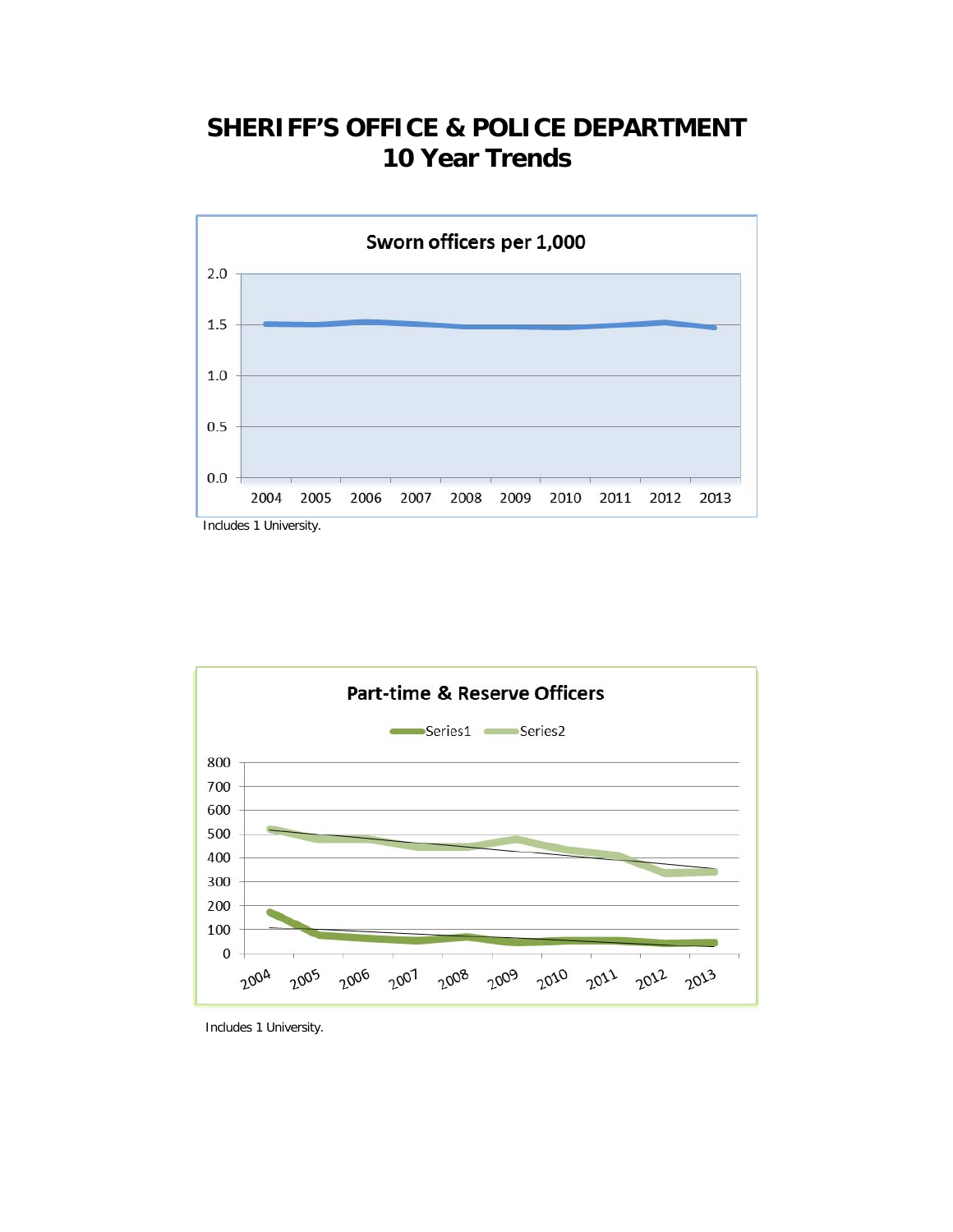





Does not include University.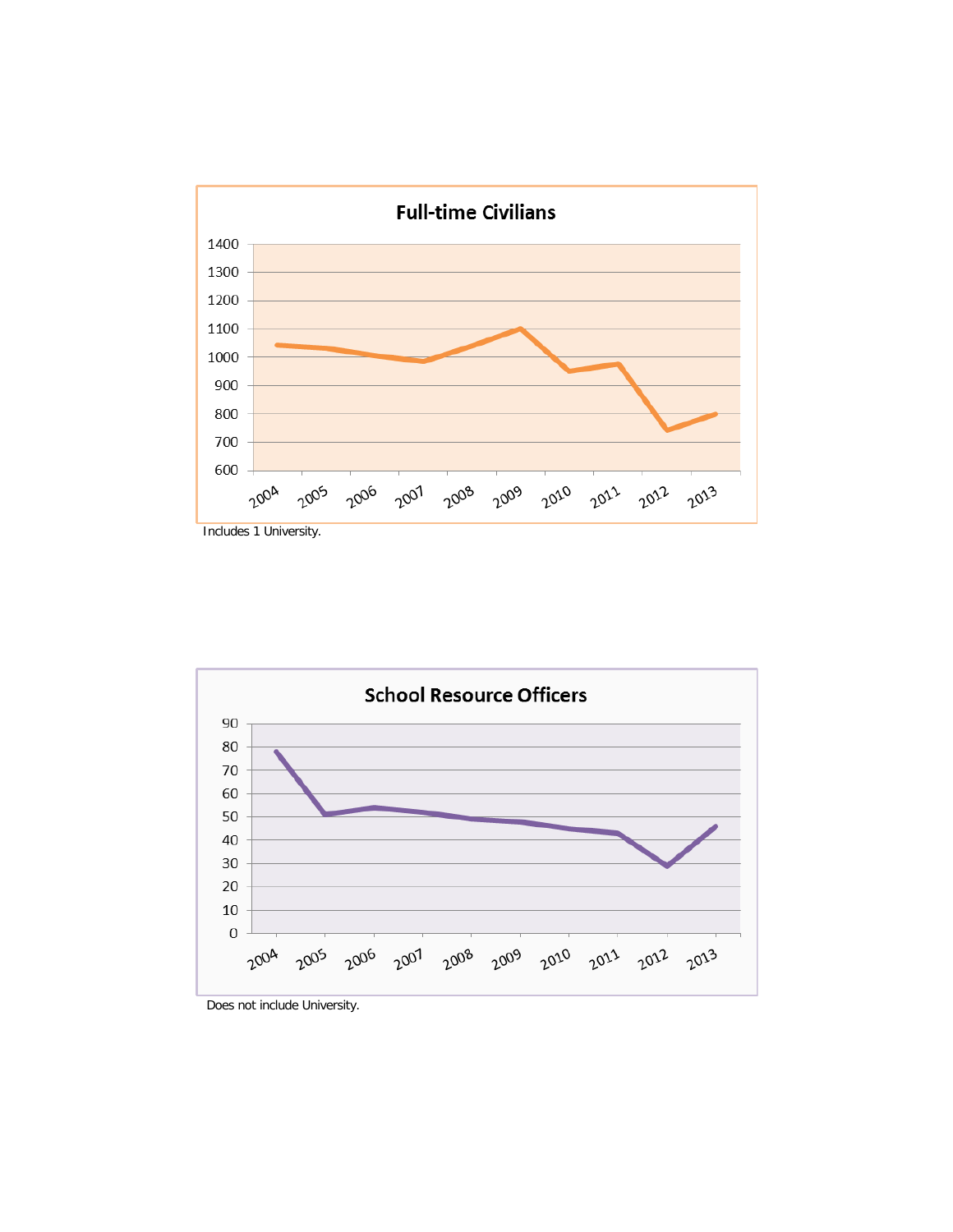

Includes 1 University.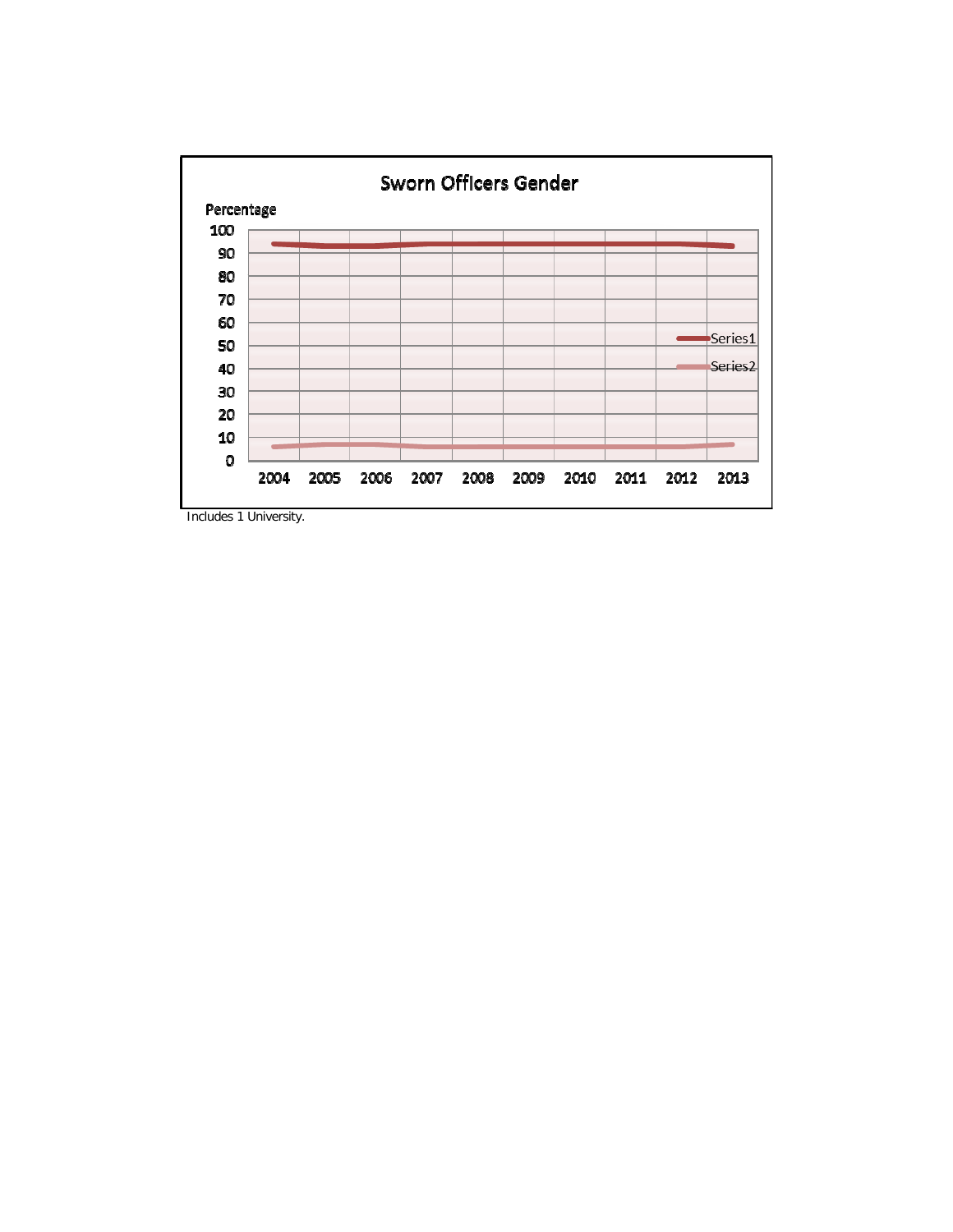# **Montana Statewide - 2013**

|                                              |        |           |                                                  | <b>Offenses</b> |         |                |                | <b>Arrests</b> |  |
|----------------------------------------------|--------|-----------|--------------------------------------------------|-----------------|---------|----------------|----------------|----------------|--|
| <b>2013 Population Estimate</b>              |        | 1,012,061 | <b>Group A Offenses</b>                          | Reported        | Cleared | Adult          | Juvenile       |                |  |
|                                              |        |           | <b>Crimes Against Persons</b>                    |                 |         |                |                |                |  |
| <b>Offense Overview</b>                      |        |           | Murder and Nonnegligent Manslaughter (09A)       | 17              | 10      | 14             |                |                |  |
|                                              |        |           | Negligent Manslaughter (09B)                     | $\Omega$        | 0       | $\Omega$       |                |                |  |
| <b>Offense Total</b>                         |        | 53,553    | Kidnapping/Abduction (100)                       | 167             | 84      | 68             |                |                |  |
| <b>Number Cleared</b>                        |        | 16,760    | Forcible Rape (11A)                              | 335             | 68      | 41             | 6              |                |  |
| <b>Percent Cleared</b>                       |        | 31.30 %   | Forcible Sodomy (11B)                            | 41              | 10      | 5              |                |                |  |
| Group A Crimes per 100,000                   |        | 5,291.5   | Sexual Assault With An Object (11C)              |                 | 0       | 0              |                |                |  |
| population                                   |        |           | Forcible Fondling (11D)                          | 526             | 84      | 60             |                |                |  |
|                                              |        |           | Incest (36A)                                     | 39              | 10      |                |                |                |  |
|                                              |        |           | Statutory Rape (36B)                             | 39              | 10      |                |                |                |  |
| <b>Arrest Overview</b>                       |        |           | Aggravated Assault (13A)                         | 1,830           | 1,054   | 867            | 75             |                |  |
| <b>Total Arrests</b>                         |        | 29,067    | Simple Assault (13B)                             | 6,024           | 3,777   | 3,134          | 484            |                |  |
| <b>Adult Arrests</b>                         |        | 23,998    | Intimidation (13C)                               | 470             | 184     | 155            | 10             |                |  |
| Juvenile Arrests                             |        | 5,069     | <b>Crimes Against Property</b>                   |                 |         |                |                |                |  |
| Unknown Age                                  |        | 0         | Arson (200)                                      | 132             | 17      | 9              | 8              |                |  |
|                                              |        |           | Bribery (510)                                    | 8               |         |                |                |                |  |
| Arrests per 100,000 population               |        | 2,872.1   | Burglary/Breaking & Entering (220)               | 3,549           | 365     | 259            | 90             |                |  |
|                                              |        |           |                                                  |                 |         |                |                |                |  |
|                                              |        |           | Counterfeiting/Forgery (250)                     | 553             | 98      | 86             |                |                |  |
| Average number offenses/incident             |        | 0.89      | Destruction/Damage/Vandalism of Property (290)   | 9,329           | 1,435   | 1,036          | 361            |                |  |
|                                              |        |           | Embezzlement (270)                               | 103             | 45      | 40             |                |                |  |
|                                              |        |           | False Pretenses/Swindle/Confidence Game (26A)    | 1,032           | 159     | 131            | 8              |                |  |
| <b>Group B Arrests</b>                       |        |           | Credit Card/Automatic Teller Fraud (26B)         | 395             | 40      | 32             | 0              |                |  |
| <b>Offense</b>                               | Adult  | Juvenile  | Impersonation (26C)                              | 490             | 26      | 24             |                |                |  |
| Bad Checks (90A)                             | 75     | 1         | Welfare Fraud (26D)                              | 22              | 14      | 15             | $\Omega$       |                |  |
| Curfew/Loitering/Vagrancy                    | 24     | 472       | Wire Fraud (26E)                                 |                 | 0       | 0              | $\Omega$       |                |  |
| Violations (90B)<br>Disorderly Conduct (90C) | 2,628  | 522       | Motor Vehicle Theft (240)                        | 1,657           | 272     | 195            | 59             |                |  |
| Driving Under the Influence                  | 4,187  | 87        | Robbery (120)                                    | 209             | 65      | 72             | $\overline{2}$ |                |  |
| (90D)                                        |        |           | Stolen Property Offenses (280)                   | 93              | 48      | 36             |                |                |  |
| Family Offenses (Nonviolent)                 | 258    | 76        | Pocket-picking (23A)                             | 25              |         |                |                |                |  |
| (90F)                                        |        |           | Purse-snatching (23B)                            | 34              | 3       |                |                |                |  |
| Liquor Law Violations (90G)                  | 2,242  | 857       | Shoplifting (23C)                                | 4,040           | 2,536   | 2,207          | 686            |                |  |
| Peeping Tom (90H)                            |        | 0         | Theft From Building (23D)                        | 2,882           | 371     | 256            | 98             |                |  |
| Runaway (90I)                                | υι     | υ         | Theft From Coin Operated Machine or Device (23E) | 43              | 0       | $\overline{0}$ |                |                |  |
| Trespass of Real Property<br>(90J)           | 1,066  | 79        | Theft From Motor Vehicle (23F)                   | 4,350           | 214     | 127            | 55             |                |  |
| <b>Total Group B</b>                         | 10,482 | 2,094     | Theft of Motor Vehicle Parts/Accessories (23G)   | 675             | 31      | 31             |                |                |  |
|                                              |        |           | All Other Larceny (23H)                          | 7,736           | 947     | 722            | 196            |                |  |
|                                              |        |           | <b>Crimes Against Society</b>                    |                 |         |                |                |                |  |
|                                              |        |           | Drug/Narcotic Violations (35A)                   | 3,465           | 2,330   | 1,847          | 396            |                |  |
|                                              |        |           | Drug Equipment Violations (35B)                  | 2,946           | 2,245   | 1,875          | 386            |                |  |
|                                              |        |           | Betting/Wagering (39A)                           |                 | 0       |                |                |                |  |
|                                              |        |           | Operating/Promoting/Assisting Gambling (39B)     |                 | 0       |                |                |                |  |
|                                              |        |           | Gambling Equipment Violations (39C)              |                 | 0       |                |                |                |  |
|                                              |        |           | Sports Tampering (39D)                           |                 | 0       |                |                |                |  |
|                                              |        |           | Pornography/Obscene Material (370)               | 19              |         |                |                |                |  |
|                                              |        |           | Prostitution (40A)                               | 11              |         |                |                |                |  |
|                                              |        |           | Assisting or Promoting Prostitution (40B)        |                 |         |                |                |                |  |
|                                              |        |           | Weapon Law Violations (520)                      | 252             | 191     | 140            | 21             |                |  |
|                                              |        |           | <b>Total Group A Offenses</b>                    | 53,553          | 16,760  | 13,516         | 2,975          |                |  |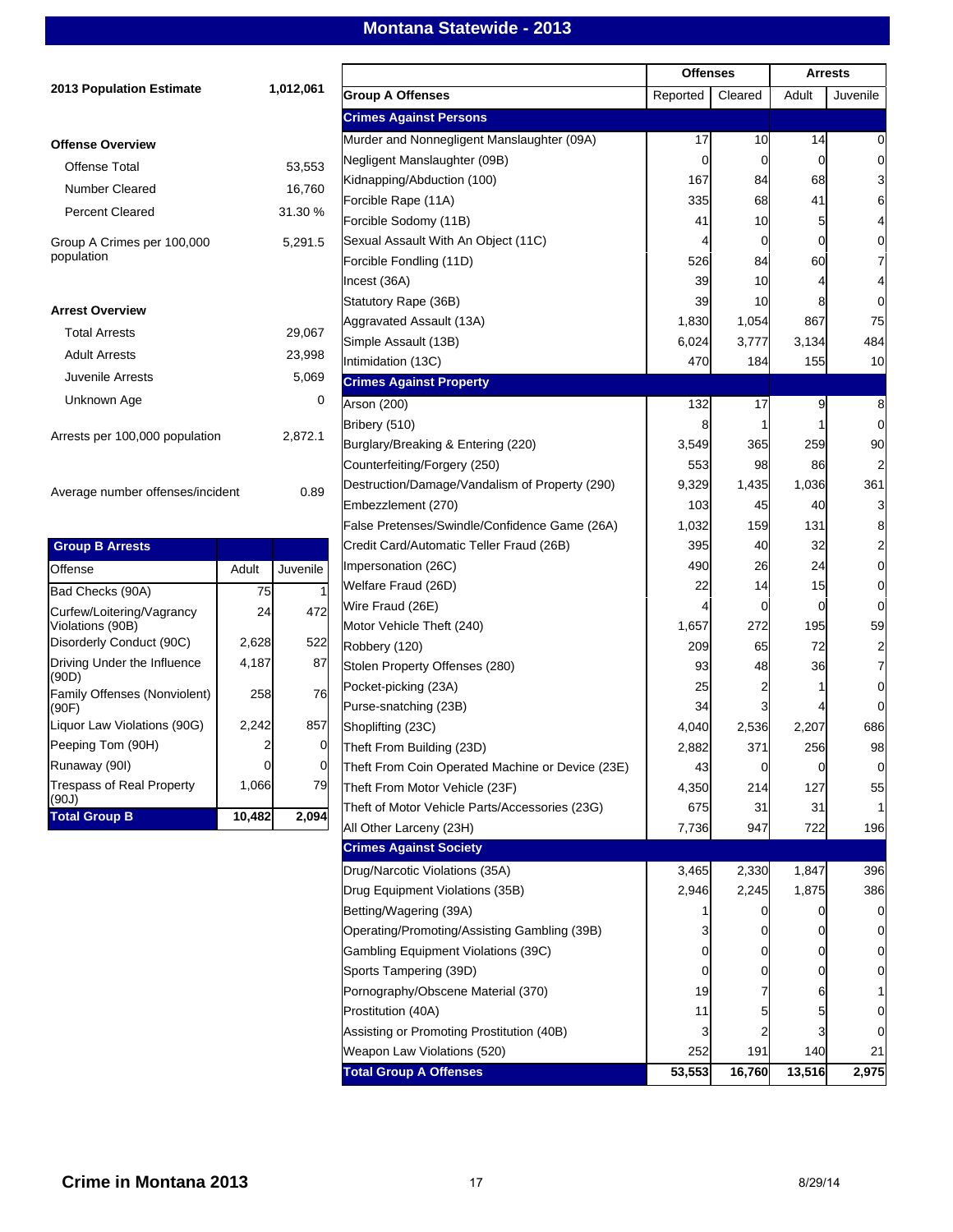| <b>Sheriff's Offices (SO)</b><br><b>Police Departments (PD)</b><br><b>Department of Law Enforcement (DLE)</b><br>Law Enforcement Department (LED) |         | <b>Population   Number of Incidents</b> |
|---------------------------------------------------------------------------------------------------------------------------------------------------|---------|-----------------------------------------|
| <b>Billings PD</b>                                                                                                                                | 107,802 | 8,222                                   |
| Missoula PD                                                                                                                                       | 68,877  | 7,061                                   |
| Flathead SO                                                                                                                                       | 60,462  | 2,009                                   |
| <b>Great Falls PD</b>                                                                                                                             | 58,940  | 5,362                                   |
| Missoula SO                                                                                                                                       | 43,174  | 1,436                                   |
| Gallatin SO                                                                                                                                       | 42,557  | 1,094                                   |
| <b>Bozeman PD</b>                                                                                                                                 | 39,167  | 2,798                                   |
| Yellowstone SO                                                                                                                                    | 39,019  | 1,428                                   |
| <b>Butte-Silver Bow LED</b>                                                                                                                       | 34,633  | 3,037                                   |
| Lewis and Clark SO                                                                                                                                | 34,165  | 1,128                                   |
| Ravalli SO                                                                                                                                        | 32,830  | 740                                     |
| Helena PD                                                                                                                                         | 29,411  | 2,991                                   |
| Cascade SO                                                                                                                                        | 23,257  | 747                                     |
| Lake SO                                                                                                                                           | 21812   | 821                                     |
| Kalispell PD                                                                                                                                      | 20,665  | 2,090                                   |
| Montana State University PD                                                                                                                       | 14,153  | 449                                     |
| Glacier SO                                                                                                                                        | 10,880  | 451                                     |
| Jefferson SO                                                                                                                                      | 10,271  | 257                                     |
| Havre PD                                                                                                                                          | 9,672   | 1,475                                   |
| Anaconda-Deer Lodge DLE                                                                                                                           | 9,247   | 533                                     |
| Miles City PD                                                                                                                                     | 8,624   | 598                                     |
| Park SO                                                                                                                                           | 8,578   | 183                                     |
| Sanders SO                                                                                                                                        | 8,486   | 165                                     |
| Belgrade PD                                                                                                                                       | 7610    | 535                                     |
| Stillwater SO                                                                                                                                     | 7,316   | 195                                     |
| Roosevelt SO                                                                                                                                      | 7,251   | 296                                     |
| Rosebud SO                                                                                                                                        | 7,119   | 96                                      |
| Livingston PD                                                                                                                                     | 7,062   | 274                                     |
| Laurel PD                                                                                                                                         | 6,998   | 565                                     |
| Madison SO                                                                                                                                        | 6,932   | 151                                     |
| Hill SO                                                                                                                                           | 6,850   | 383                                     |
| Whitefish PD                                                                                                                                      | 6,496   | 554                                     |
| Carbon SO                                                                                                                                         | 6,248   | 141                                     |
| Sidney PD                                                                                                                                         | 6,191   | 351                                     |
| Teton SO                                                                                                                                          | 6,073   | 154                                     |
| <b>Broadwater SO</b>                                                                                                                              | 5,827   | 228                                     |
| Fergus SO                                                                                                                                         | 5,604   | 214                                     |
| <b>Blaine SO</b>                                                                                                                                  | 5,531   | 51                                      |
| <b>Glendive PD</b>                                                                                                                                | 5,264   | 648                                     |
| Musselshell SO                                                                                                                                    | 4,732   | 254                                     |
| Columbia Falls PD                                                                                                                                 | 4,721   | 304                                     |
| Polson PD                                                                                                                                         | 4,614   | 756                                     |
| Hamilton PD                                                                                                                                       | 4,555   | 670                                     |
| Valley SO                                                                                                                                         | 4,248   | 202                                     |
| Dillon PD                                                                                                                                         | 4,223   | 253                                     |
| Richland SO                                                                                                                                       | 4,220   | 128                                     |
| Mineral SO                                                                                                                                        | 4,172   | 23                                      |
| Dawson SO                                                                                                                                         | 4,141   | 347                                     |

# **2013 Incidents by Agency**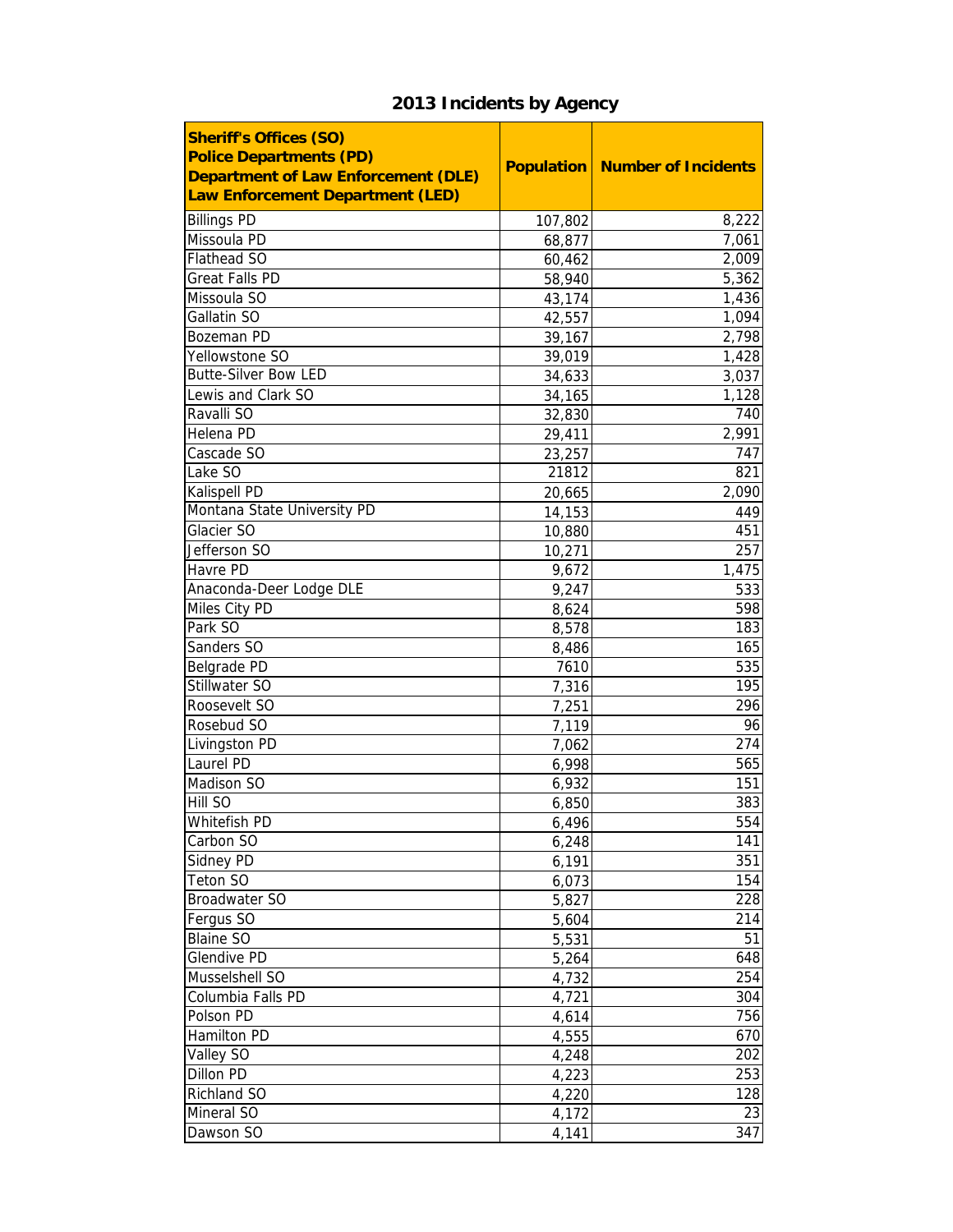| Phillips SO               | 4,105 | 170                     |
|---------------------------|-------|-------------------------|
| Powell SO                 | 4,036 | 58                      |
| Sheridan SO               | 3,670 | 243                     |
| Sweet Grass SO            | 3,618 | 119                     |
| Pondera SO                | 3,616 | 20                      |
| Custer SO                 | 3,387 | 71                      |
| Glasgow PD                | 3,342 | 295                     |
| Granite SO                | 3,137 | 28                      |
| Deer Lodge PD             | 3,122 | 169                     |
| Cut Bank PD               | 2,990 | 300                     |
| Wolf Point PD             | 2,770 | 482                     |
| Libby PD                  | 2,703 | 104                     |
| Conrad PD                 | 2,581 | 97                      |
| Colstrip PD               | 2,370 | 29                      |
| Red Lodge PD              | 2,163 | 109                     |
| Wheatland SO              | 2,097 | 19                      |
| East Helena PD            | 2,052 | 45                      |
| Judith Basin SO           | 2,022 | 29                      |
| Columbus PD               | 1,957 | 128                     |
| Meagher SO                | 1,946 | 63                      |
| Ronan PD                  | 1,923 | 161                     |
| Stevensville PD           | 1,883 | 108                     |
| <b>Baker PD</b>           | 1,857 | 26                      |
| Daniels SO                | 1,810 | 19                      |
| McCone SO                 | 1,699 | 31                      |
| Manhattan PD              | 1,559 | 55                      |
| Fort Benton PD            | 1,495 | 32                      |
| Thompson Falls PD         | 1,347 | 64                      |
| West Yellowstone PD       | 1,320 | 31                      |
| Garfield SO               | 1,294 | 13                      |
| Fallon SO                 | 1,230 | $\overline{7}$          |
| Carter SO                 | 1,191 | $\overline{2}$          |
| <b>Boulder PD</b>         | 1,187 | 44                      |
| Prairie SO                | 1,153 | $\overline{2}$          |
| Eureka PD                 | 1,120 | 106                     |
| Plains PD                 | 1,081 | 50                      |
| Wibaux SO                 | 1,080 | $\sqrt{3}$              |
| <b>Troy PD</b>            | 966   | 35                      |
| Ennis PD                  | 859   | 22                      |
| St. Ignatius PD           | 854   | 18                      |
| Golden Valley SO          | 829   | 12                      |
| Treasure SO <sup>*</sup>  | 746   | 11                      |
| Bridger PD                | 714   | $\overline{\mathbf{4}}$ |
| Joliet PD                 | 635   | 11                      |
| Hot Springs PD            | 556   | 28                      |
| Petroleum SO <sup>*</sup> | 520   | 4                       |
| Fromberg PD *             | 438   | 51                      |

\* End-of-the-Year Paper Summary report.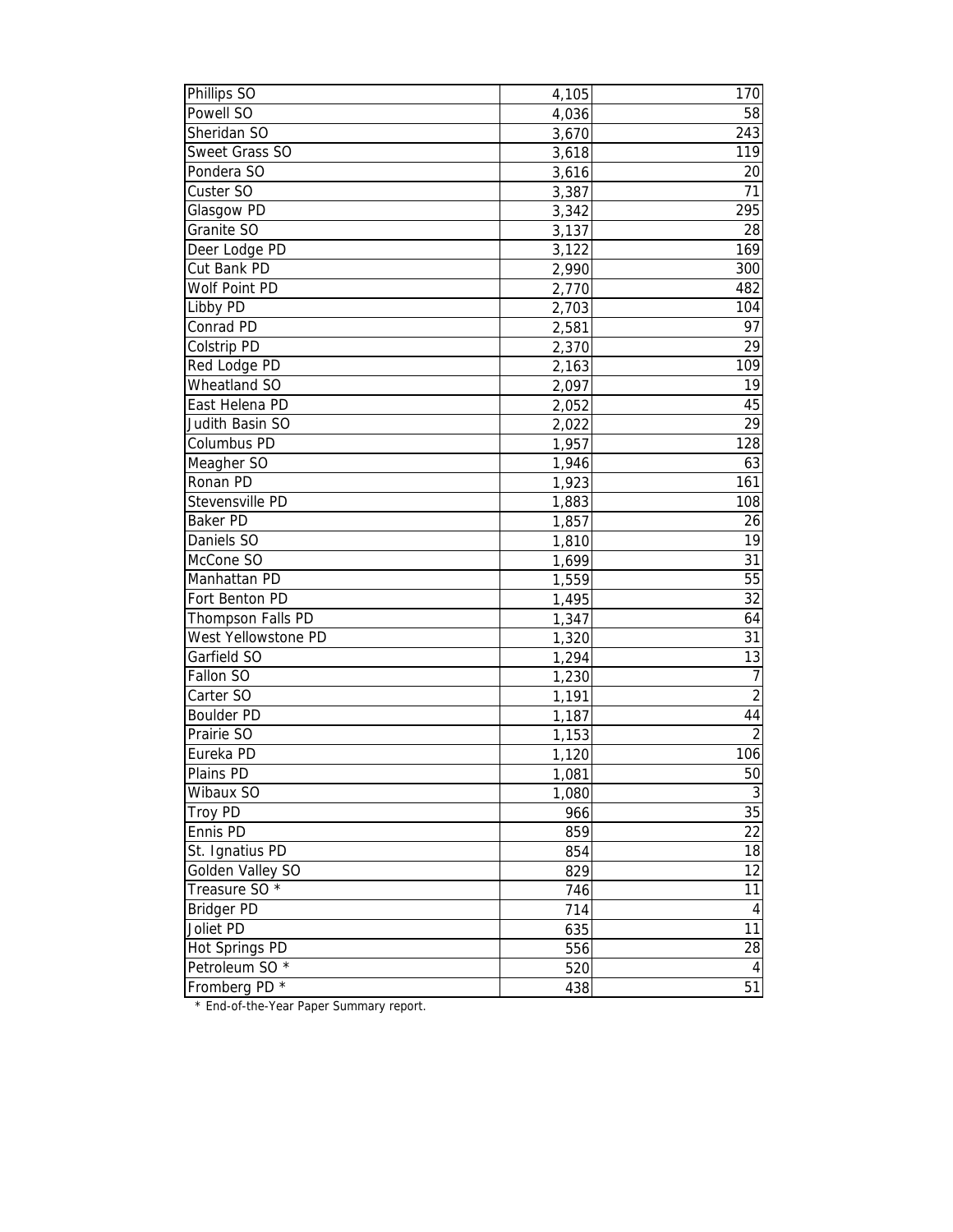# **2013 Arrests by Agency**

|                                                                                                                                            |            |                                  | <b>Arrest Type</b> |                           |                                           |  |  |
|--------------------------------------------------------------------------------------------------------------------------------------------|------------|----------------------------------|--------------------|---------------------------|-------------------------------------------|--|--|
| <b>Sheriff's Offices (SO)</b><br><b>Police Departments (PD)</b><br>Department of Law Enforcement (DLE)<br>Law Enforcement Department (LED) | Population | <b>Total</b><br><b>Arrestees</b> | On-View            | Summoned/<br><b>Cited</b> | <b>Taken Into</b><br>Custody<br>(Warrant) |  |  |
| <b>Billings PD</b>                                                                                                                         | 106,371    | 2901                             | 2253               | 507                       | 141                                       |  |  |
| Missoula PD                                                                                                                                | 67,758     | 5,268                            | 2,571              | 2,673                     | 24                                        |  |  |
| <b>Flathead SO</b>                                                                                                                         | 60,621     | 678                              | 339                | 297                       | 42                                        |  |  |
| <b>Great Falls PD</b>                                                                                                                      | 59,360     | 3545                             | 1533               | 1997                      | 15                                        |  |  |
| Gallatin SO                                                                                                                                | 41,329     | 469                              | 256                | 195                       | 18                                        |  |  |
| Bozeman PD                                                                                                                                 | 38,289     | 1,409                            | 782                | 565                       | 62                                        |  |  |
| <b>Butte-Silver Bow LED</b>                                                                                                                | 34,622     | 1,821                            | 1,053              | 505                       | 263                                       |  |  |
| Lewis and Clark SO                                                                                                                         | 33,919     | 386                              | 28                 | 149                       | 209                                       |  |  |
| Ravalli SO                                                                                                                                 | 32,844     | 419                              | 220                | 196                       |                                           |  |  |
| Helena PD                                                                                                                                  | 28,791     | 1,600                            | 86                 | 811                       | 703                                       |  |  |
| Cascade SO                                                                                                                                 | 23,046     | 664                              | 228                | 214                       | 222                                       |  |  |
| Lake SO                                                                                                                                    | 21,842     | 276                              | 188                | 57                        | 31                                        |  |  |
| Kalispell PD                                                                                                                               | 20,147     | 1255                             | 109                | 505                       | 641                                       |  |  |
| Lincoln SO                                                                                                                                 | 15,095     | 415                              | 260                | 4                         | 151                                       |  |  |
| Montana State University PD                                                                                                                | 14,153     | 69                               | 32                 | 34                        |                                           |  |  |
| Glacier SO                                                                                                                                 | 10,780     | 359                              | 152                | 83                        | 124                                       |  |  |
| Jefferson SO                                                                                                                               | 10,271     | 176                              | 5                  | 66                        | 105                                       |  |  |
| Havre PD                                                                                                                                   | 9,667      | 941                              | 423                | 359                       | 159                                       |  |  |
| Deer Lodge DLE                                                                                                                             | 9,364      | 267                              | 138                | 119                       | 10                                        |  |  |
| Sanders SO                                                                                                                                 | 8,588      | 64                               | 53                 |                           | $\overline{10}$                           |  |  |
| Park SO                                                                                                                                    | 8,560      | 133                              | 65                 | 48                        | 20                                        |  |  |
| Miles City PD                                                                                                                              | 8,497      | 461                              | 250                | 196                       | 15                                        |  |  |
| <b>Belgrade PD</b>                                                                                                                         | 7,601      | 227                              | 146                | 70                        | 11                                        |  |  |
| Stillwater SO                                                                                                                              | 7,286      | 126                              | 37                 | 74                        | 15                                        |  |  |
| Rosebud SO                                                                                                                                 | 7,180      | 125                              | 87                 | 19                        | 19                                        |  |  |
| Livingston PD                                                                                                                              | 7,017      | 242                              | 100                | 70                        | $\overline{72}$                           |  |  |
| Madison SO                                                                                                                                 | 6,872      | 145                              | 45                 | 94                        | 6                                         |  |  |
| Laurel PD                                                                                                                                  | 6,861      | 470                              | 267                | 56                        | 147                                       |  |  |
| Hill SO                                                                                                                                    | 6,844      | 303                              | 99                 | 135                       | 69                                        |  |  |
| Whitefish PD                                                                                                                               | 6,428      | 261                              | 147                | 5                         | 109                                       |  |  |
| Carbon SO                                                                                                                                  | 6,225      | 67                               | 17                 | $\overline{38}$           | $\overline{12}$                           |  |  |
| Teton SO                                                                                                                                   | 6,133      | 20                               | 19                 | $\mathbf 0$               | $\mathbf{1}$                              |  |  |
| <b>Broadwater SO</b>                                                                                                                       | 5,792      | 143                              | 118                | 21                        | $\overline{4}$                            |  |  |
| Fergus SO                                                                                                                                  | 5,687      | 44                               | 27                 | 3                         | $\overline{14}$                           |  |  |
| <b>Sidney PD</b>                                                                                                                           | 5,474      | 334                              | 185                | 63                        | 86                                        |  |  |
| <b>Blaine SO</b>                                                                                                                           | 5,387      | 56                               | 7                  | 13                        | 36                                        |  |  |
| Toole SO                                                                                                                                   | 5,275      | 64                               | 4                  | 3                         | 57                                        |  |  |
| Beaverhead SO                                                                                                                              | 5,120      | 66                               | $\overline{35}$    | $\overline{25}$           | $\boldsymbol{6}$                          |  |  |
| <b>Glendive PD</b>                                                                                                                         | 4,981      | 349                              | 162                | 123                       | 64                                        |  |  |
| Columbia Falls PD                                                                                                                          | 4,740      | 82                               | 29                 | 17                        | 36                                        |  |  |
| Musselshell SO                                                                                                                             | 4,734      | 68                               | $\overline{37}$    | $\overline{23}$           | $\boldsymbol{8}$                          |  |  |
| Richland SO                                                                                                                                | 4,724      | 133                              | 22                 | 39                        | 72                                        |  |  |
| Polson PD                                                                                                                                  | 4,555      | 307                              | 249                | 15                        | 43                                        |  |  |
| Hamilton PD                                                                                                                                | 4,404      | 418                              | 196                | 182                       | 40                                        |  |  |
| Choteau SO                                                                                                                                 | 4,363      | 14                               | 12                 | $\overline{2}$            | $\mathbf 0$                               |  |  |
| Phillips SO                                                                                                                                | 4,280      | 128                              | 48                 | 74                        | $\overline{6}$                            |  |  |
| Mineral SO                                                                                                                                 | 4,237      | 32                               | 28                 |                           | $\overline{3}$                            |  |  |
| Valley SO                                                                                                                                  | 4,215      | 111                              | 48                 | 48                        | 15                                        |  |  |
| <b>Dillon PD</b>                                                                                                                           | 4,142      | 278                              | 116                | 155                       | $\overline{7}$                            |  |  |
| Pondera SO                                                                                                                                 | 3,667      | 22                               | $\overline{7}$     | 15                        | $\overline{0}$                            |  |  |
| Sweet Grass SO                                                                                                                             | 3,648      | 100                              | $\overline{c}$     | 42                        | 56                                        |  |  |
| Sheridan SO                                                                                                                                | 3,484      | 149                              | 70                 | 50                        | $\overline{29}$                           |  |  |
| Custer SO                                                                                                                                  | 3,337      | 20                               | 11                 | 9                         | $\overline{0}$                            |  |  |
| Glasgow PD                                                                                                                                 | 3,324      | 227                              | 66                 | 141                       | 20                                        |  |  |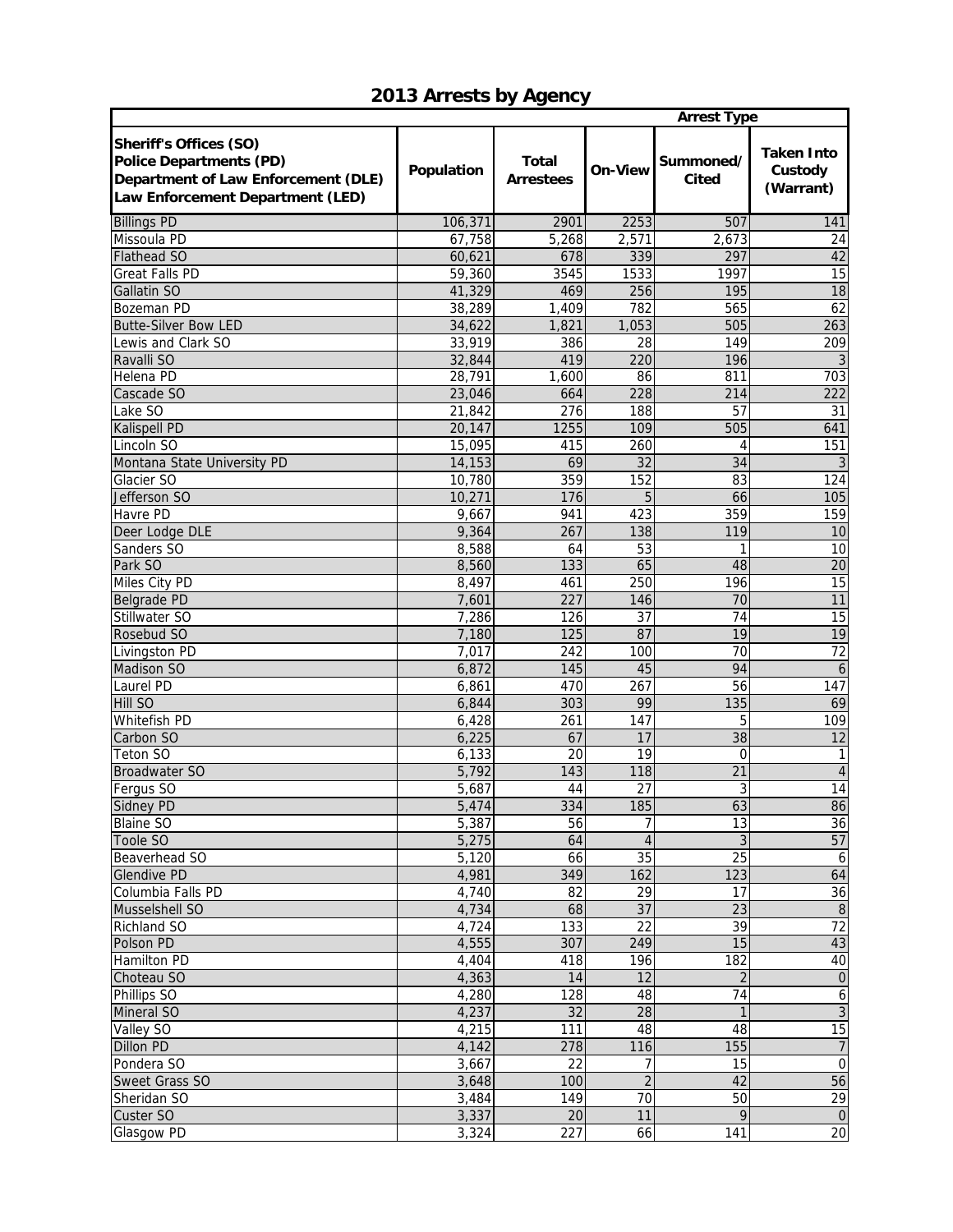| Cut Bank PD               | 2,939 | 213             | 141             | 18              | 54                      |
|---------------------------|-------|-----------------|-----------------|-----------------|-------------------------|
| Wolf Point PD             | 2,664 | 489             | $\Omega$        | 339             | 150                     |
| Conrad PD                 | 2,634 | 99              | 46              | $\overline{23}$ | $\overline{30}$         |
| Liberty SO <sup>*</sup>   | 2,419 | $\overline{10}$ | N/A             | N/A             | N/A                     |
| <b>Colstrip PD</b>        | 2,264 | $\overline{14}$ | 11              | 1               | $\overline{2}$          |
| Wheatland SO              | 2,155 | 30              | 8               | 6               | 16                      |
| Red Lodge PD              | 2,129 | 106             | $\overline{20}$ | 64              | $\overline{22}$         |
| East Helena PD            | 2,055 | 41              | $\mathbf{1}$    | 9               | $\overline{31}$         |
| Judith Basin SO           | 2,018 | $\overline{28}$ | 21              | $\mathbf 0$     | $\overline{7}$          |
| Meagher SO                | 1,924 | $\Omega$        | $\mathbf 0$     | $\mathbf 0$     | $\overline{0}$          |
| <b>Columbus PD</b>        | 1,909 | 63              | 16              | 45              | $\overline{2}$          |
| Ronan PD                  | 1,896 | 250             | 98              | 119             | 33                      |
| Stevensville PD           | 1,833 | 38              | 21              | 13              | $\overline{4}$          |
| <b>Baker PD</b>           | 1,792 | $\overline{39}$ | 17              | 22              | $\overline{0}$          |
| Daniels SO                | 1,775 | $\overline{5}$  | $\overline{4}$  |                 | $\overline{0}$          |
| Powder River SO           | 1,750 | N/A             | N/A             | N/A             | N/A                     |
| McCone SO                 | 1,723 | $\overline{35}$ | 7               | $\overline{26}$ | $\overline{2}$          |
| Manhattan PD              | 1,564 | $\overline{37}$ | 16              | 20              | 1                       |
| Fort Benton PD            | 1,470 | $\overline{18}$ | $\mathbf{1}$    | 13              | $\overline{\mathbf{r}}$ |
| Thompson Falls PD         | 1,326 | 11              | 10              | $\Omega$        | 1                       |
| West Yellowstone PD       | 1,307 | 60              | 45              | 14              | $\mathbf{1}$            |
| Garfield SO               | 1,260 | 1               | $\mathbf{1}$    | $\Omega$        | $\Omega$                |
| Chinook PD                | 1,224 | N/A             | N/A             | N/A             | N/A                     |
| <b>Boulder PD</b>         | 1,189 | $\overline{15}$ | $\mathbf 0$     | 4               | 11                      |
| Fallon SO                 | 1,185 | 14              | 3               | 10              | 1                       |
| Prairie SO                | 1,167 | $\overline{10}$ | $\overline{10}$ | $\mathbf 0$     | $\overline{0}$          |
| Carter SO                 | 1,160 | $\overline{2}$  | $\overline{2}$  | $\overline{0}$  | $\overline{0}$          |
| Plains PD                 | 1,057 | 46              | 15              | 28              | $\overline{3}$          |
| Wibaux SO                 | 992   | $\overline{4}$  | 3               | 1               | $\overline{0}$          |
| <b>Troy PD</b>            | 939   | $\overline{31}$ | $\overline{26}$ | 4               | $\overline{1}$          |
| Golden Valley SO          | 871   | 29              | $\overline{7}$  | 16              | $\overline{6}$          |
| St. Ignatius PD           | 855   | $\overline{2}$  | $\overline{2}$  | $\mathbf 0$     | $\overline{0}$          |
| Ennis PD                  | 841   | 18              | $\overline{12}$ |                 | $\overline{5}$          |
| Fairview PD *             | 840   | 42              | N/A             | N/A             | N/A                     |
| Poplar PD                 | 825   | 123             | $\overline{13}$ | $\overline{25}$ | 85                      |
| Treasure SO <sup>*</sup>  | 732   | 3               | N/A             | N/A             | N/A                     |
| Darby PD <sup>*</sup>     | 720   | $\overline{56}$ | N/A             | N/A             | N/A                     |
| <b>Hot Springs PD</b>     | 549   | $\overline{23}$ | 17              | $\overline{2}$  | 4                       |
| Petroleum SO <sup>*</sup> | 494   | 4               | N/A             | N/A             | N/A                     |
| Fromberg PD               | 438   | N/A             | N/A             | N/A             | N/A                     |

\* End-of-the-Year Paper Summary report.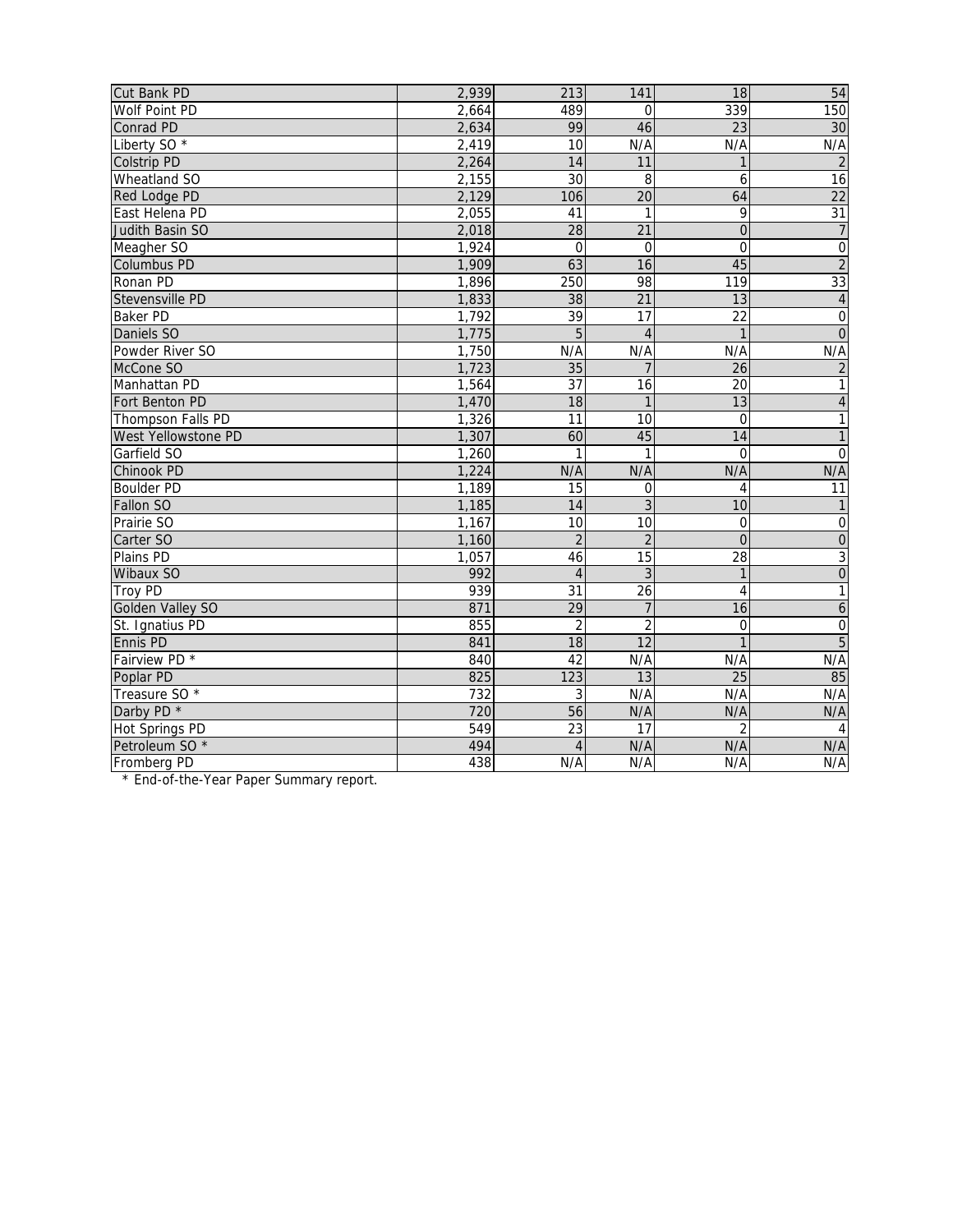### **MBCC Board Members**

**Laura Obert – Chair Tara Jensen**  Broadwater County Commissioner Missoula CASA Director PO Box 196 1831 S  $9^{th}$  St W Unit A Townsend MT 59644 Missoula MT 59801 Representing: Local Government Representing: Public Term Expires: 1/1/2017 Term Expires: 1/1/2015

**Rick Kirn – Vice Chair Steve McArthur** Fort Peck Executive Board Member PO Box 1267 Poplar MT 59255 81 W Park St Representing: Tribal Government Butte MT 59701

**Mike Batista Kelly McIntosh** 5 S Last Chance Gulch 221‐½ S Idaho St PO Box 201301 Dillon MT 59725 Helena MT 59620-1301 Representing: Public Representing: Law Enforcement Term Expires: 1/1/2017 Term Expires: 1/1/2015

**Jim** Cashell **Beth** McLaughlin Citizen Court Administrator 115 Melbourne Ln 301 S Park Ste 328 Bozeman MT 59718 **Helena MT 59601** Term Expires: 1/1/2017 Term Expires: 1/1/2015

**Brenda Desmond Michelle Miller**  $4<sup>th</sup>$  Judicial District Standing Master Citizen 200 W Broadway 1146 W Gold St Missoula MT 59802 Kalispell MT 59701 Representing: Judge/Judiciary Term Expires: 1/1/2015

Director of Community Correctional Programs and Transportation Term Expires: 1/1/2015 Representing: Community Corrections Term Expires: 1/1/2017

Department of Corrections Director Women's Resource Center Executive Director

Representing: Public 
Representing: Version Contract Public Contract Public Public Public Public Public Public Pu

Representing: Youth Justice Advisory Council Chair Term Expires: 1/1/2017